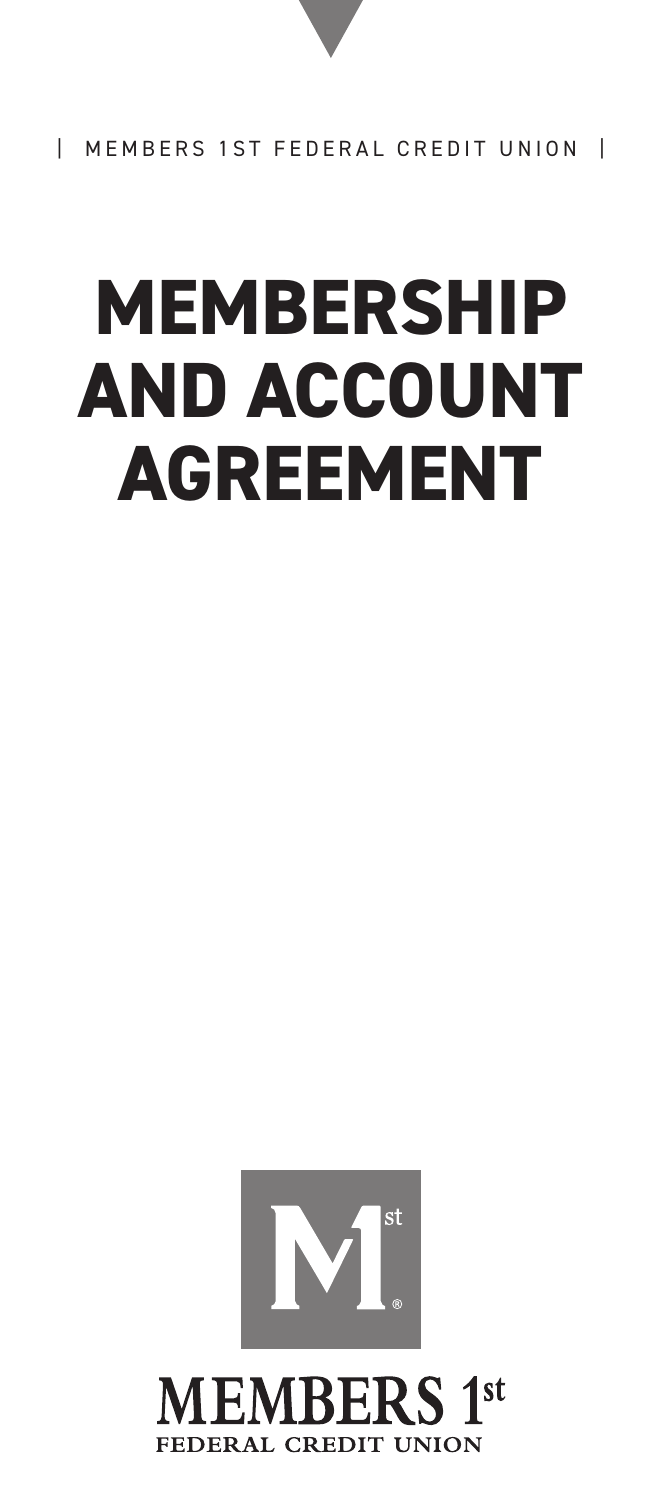#### Membership and Account Agreement

Please note that this Agreement applies to consumer accounts established primarily for personal, family, or household purposes. Members 1st Federal Credit Union offers member accounts maintained for business purposes, which are subject to separate agreements and disclosures.

 Any financial service or product offered by us may be used for any purpose permitted by law. You agree that illegal use of any financial service will be deemed an action of default or breach of contract. Use of any financial product or service in a manner not permitted by law may cause that service or related services to be terminated at our discretion. We reserve the right to decline any transaction that we consider fraudulent, suspicious or illegal.

As used in this Agreement, the words "we" "our" and "us" means Members 1st Federal Credit Union (also referred to as the "Credit Union"), and the words "you" and "your" mean you, the account owner(s) (also referred to as "owner(s)", and includes persons or entities, user(s) of a service, and any "signer") or "agent" appointed by or on behalf of you to sign on the account and to conduct transactions or use a Credit Union service in a representative capacity. The words "your account" refer to each and every one of your accounts at the Credit Union.

#### YOU UNDERSTAND THAT THIS AGREEMENT CONTAINS AN AGREEMENT BY BOTH PARTIES TO RESOLVE DISPUTES THAT ARISE BY AN INDIVIDUAL ARBITRATION PROCEEDING HELD IN ACCORDANCE WITH THE PROVISIONS OF SECTIONS 27 AND 28, AND THAT THE PARTIES HAVE AGREED NOT TO RESOLVE SUCH DISPUTES AS A PLAINTIFF OR CLASS MEMBER IN ANY PURPORTED CLASS ACTION PROCEEDING.

"Account" means any savings share, checking share draft, or certificate share account that you own at the Credit Union.

"Agent" means a person or entity who is not an owner of the account, but who has been duly authorized, or we reasonably believe to be duly authorized, by the owner or owners to conduct transactions on the account.

"Agreement" means this Membership and Account Agreement, the Disclosures and the Signature Card. The Disclosures and the Signature Card are incorporated into this Agreement by this reference to them and all references to the term "Agreement" is intended to include the Signature Card and Disclosures.

"Business day" means Monday through Friday, excluding federal holidays as designated by the Federal Reserve.

"Disclosures" means any agreements or disclosures with respect to your account or the services in connection with the account, which shall be made available to you at any Credit Union branch office, and are also available at http://www.members1st. org, which may include, but shall not necessarily be limited to, the Funds Availability Policy, the Substitute Check Policy, the Electronic Funds Transfers Agreement and Disclosures, the Privacy Policy, the Truth in Savings and Rate and Fee Disclosures, and the Mobile Deposit Service Disclosure.

 "Entity" means a corporation, partnership, association, business, society, charity, trust, club, or similar organization or group.

"Member in Good Standing" means a member who (1) maintains a minimum of \$5.00 in the member's primary savings share account (known as par value); (2) has no negative or overdrawn savings balances for a period of more than 30 days; (3) if the member has loans outstanding, all such loans are current by their terms; (4) complies with all rules of membership set forth in the Credit Union's Bylaws and in this Agreement; and (5) has not caused the Credit Union to suffer a loss.

"Notice to the Credit Union" means contacting the Credit Union by one of the following methods (unless the particular context requires a more specific method of notice): (a) by writing to us at PO Box 8893 Camp Hill, PA 17001; (b) by calling our Customer Service Team at (800) 237-7288; or (c) by visiting us in person at one of our branch locations. If Notice to the Credit Union is provided via telephone or in person, the Credit Union's records shall be the sole conclusive evidence as to whether and when such notice was received by the Credit Union.

"Person" means a natural person.

 "Signer" means any person who has the authority to make withdrawals from, write checks on and obtain information about an account.

 "Transaction" means any action, instruction, order, or request that would increase or decrease the balance in an account or would impose a lien or security interest on funds in the account, and any other request for services or information in connection with the account.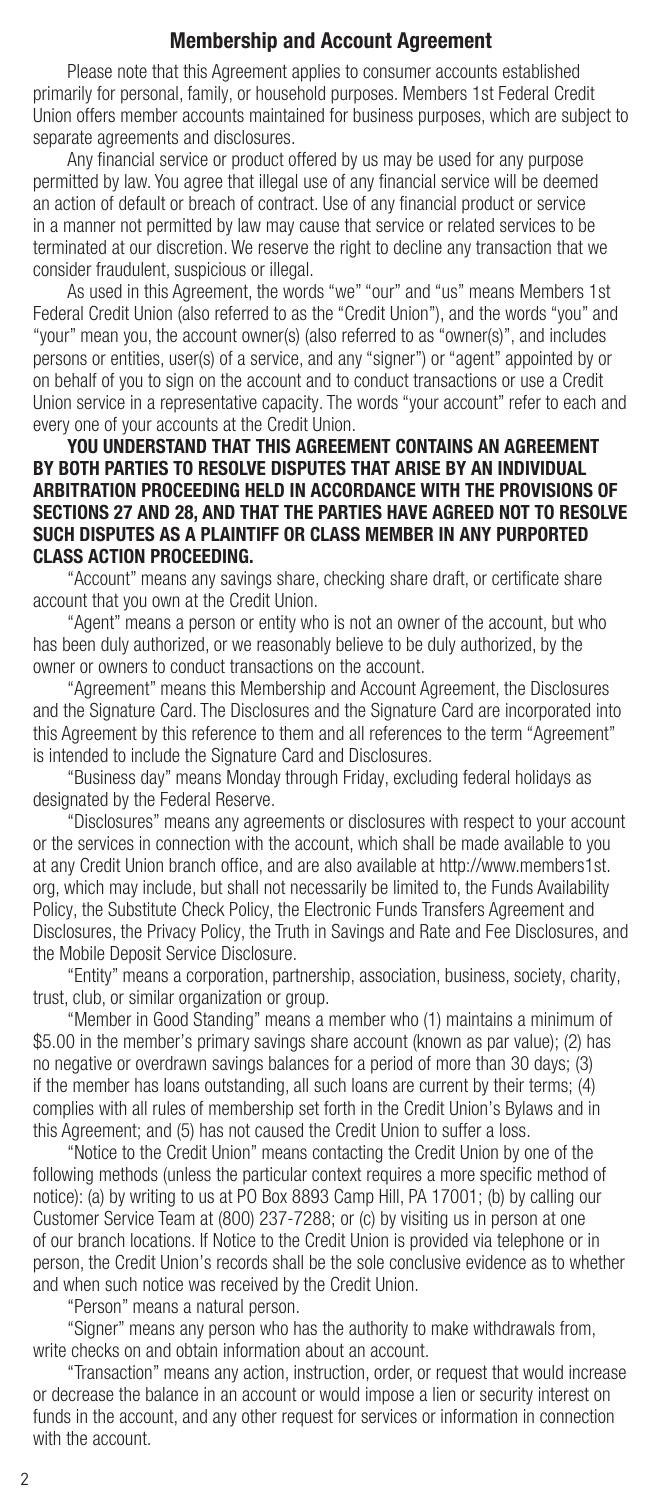1. AGREEMENT BETWEEN YOU AND THE CREDIT UNION. You understand that in executing the Signature Card in connection with your account, which incorporates this Agreement, you are entering into a legally binding contract with us, and the specific terms, responsibilities, and liabilities of membership, account ownership, and related services with us are set forth in this Agreement. Each of you (a) applying for membership, (b) signing the signature card for an account, (c) using an account, or (d) requesting or later adding products and/or services connected to an account acknowledges receipt of this Agreement and agrees to the terms set forth in the Agreement, as amended from time to time. The current version of this Agreement supersedes all prior versions, discussions and agreements and contains the terms governing your account(s) with the Credit Union. This Agreement cannot be modified orally. If there is a conflict between this Agreement and something said by an employee, officer, or agent of the Credit Union, the provisions of this Agreement will be followed. Please read and keep this Agreement so that you can refer to it when you have a question about your membership, account(s) or service(s). You understand and acknowledge that you can also access the effective version of this Agreement anytime on our website at http:// www.members1st.org. Should you have any questions about a matter addressed in this Agreement, please contact us at (800) 237-7288 or visit us at your local branch.

2. **INCORPORATION OF DISCLOSURES**. The Disclosures are important documents about your account and all parties' rights and obligations in connection with your account(s). These Disclosures will be provided to you upon the opening of your account and are available at any Credit Union branch office, and are also available at http:// www.members1st.org. We may change or modify the content of these Disclosures at our discretion and in accordance with applicable law, and we will provide notice of these changes or modifications to you only as required by applicable law. Such changes and modifications will be binding on you, effective as of the time the change or modification is made by us. All changes and modifications will be available at any Credit Union branch office, and are also available at http://www.members1st.org, and at any time, it is the most recent version of the Disclosures that is incorporated into this Agreement, without regard to what version was effective when you entered into this Agreement.

3. MEMBERSHIP AT THE CREDIT UNION. To join the Credit Union, you must meet the membership requirements, including the purchase and maintenance of the minimum required shares (par value), as set forth in the Credit Union's bylaws. You authorize us to check your account, credit and employment history, and obtain reports from third parties, including credit reporting agencies, to verify your eligibility for the accounts and the services that you request. You specifically acknowledge that your use of the account(s) and any related services pursuant to this Agreement constitutes a permissible purpose for the Credit Union to obtain your credit report, without any further authorization from you. During the course of your membership, you must remain a Member in Good Standing. If you cease to be a Member in Good Standing, your membership privileges may be revoked by the Credit Union.

# 4. OPENING AN ACCOUNT.

**a.** Identification – To help the government fight the funding of terrorism and money laundering activities, federal law requires all financial institutions to obtain, verify and record information that identifies each person who opens an account. As a result, when you open an account, we will ask for your name, street address, date of birth and other information that will allow us to identify you for this purpose. We may also ask to see and copy your driver's license or other identifying documents.

**b.** Federal Identification Number – Federal law requires U.S. persons to provide a Federal Tax Identification Number (TIN) at the time of account opening. Unless we receive your certified TIN, we reserve the right to refuse to accept your initial deposit, pay interest on the balance or permit withdrawals. Interest paid prior to receipt of your certified TIN will be subject to backup withholding under IRS regulations. You must certify that the TIN you have provided is correct and that you are not subject to backup withholding. For a foreign person(s), documentation, including a W-8 form, is required. If you have questions regarding your tax status, consult your tax advisor or legal counsel.

**5. ACCOUNT TYPES**. You may open an account either by yourself, referred to as an "individual account," or with one or more persons as a "joint account."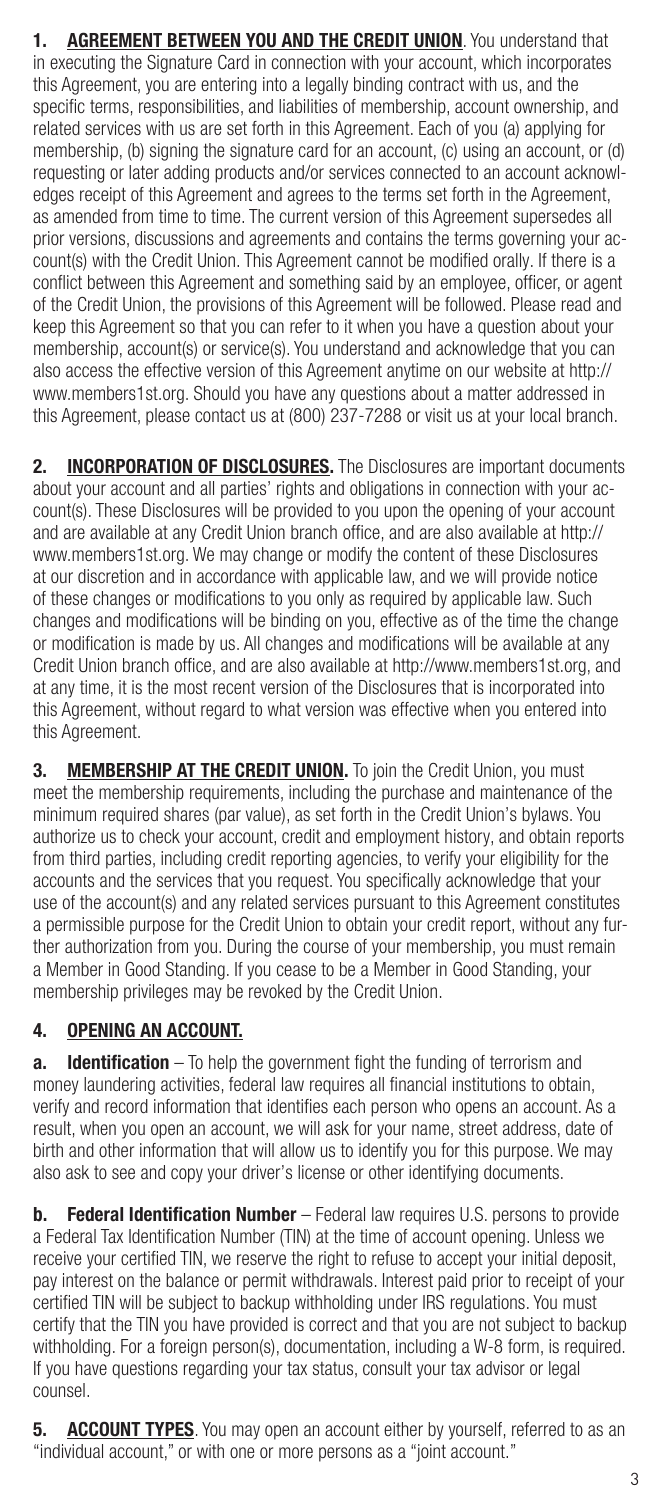a. Individual Account – An individual account is an account owned by you alone, which you as the account owner use during your lifetime. Generally, in the event of your death, the funds in your account will go to your estate, subject to the terms of this Agreement and applicable law. Subject to the terms of applicable law and this Agreement, you can specifically designate a person, persons or entity as a beneficiary of the account, known as a payable on death (POD) or Totten Trust account. In such case, upon proof of death and the payee's proper identification in compliance with the terms of this Agreement and the Credit Union's policies and procedures, the funds in your account shall transfer to your named beneficiary in accordance with the applicable laws governing POD and Totten Trust accounts. If you designate more than one beneficiary on the account, each will be entitled to his or her proportionate share of the funds in the account (which will be determined by dividing the amount of the funds in the account by the number of beneficiaries designated on the account), and will own those funds without a right of survivorship. If a beneficiary predeceases you, it is your responsibility to notify us and make any changes to the account. This procedure does not apply to Individual Retirement Accounts, which have separate beneficiary designations.

**b.** Joint Account  $- A$  joint account is an account owned by two or more persons.

i. Unless otherwise stated on the Signature Card you executed, a joint account includes the right of survivorship. A right of survivorship means that when one owner dies, all sums in the account will pass to the surviving owners. A surviving owner's interest is subject to the Credit Union's statutory, contractual and common law lien for the deceased owner's obligations, and to any security interest or pledge granted by a deceased owner, even if a surviving owner did not specifically consent to it. When only one surviving owner remains on a joint account subject to the right of survivorship, that account is designated as an individual account, subject to the terms of this Agreement and applicable law with respect to individual accounts. For a joint account without a right of survivorship, the deceased owner's interest passes to his or her estate in accordance with applicable law.

ii. Any owner is authorized and deemed to act for any other owner and may instruct us regarding transactions and other account matters, including the request of future services in connection with the account. Each owner guarantees the signature of any other owner. Any owner may withdraw or transfer funds, including all funds on deposit, pledge to us all or any part of the shares, or stop payment on items without the consent of any other owner, without regard to the proportionate share of the funds on deposit attributable to such owner. While any individual account owner may change or close any account acting alone except the primary savings share, we may require all account owners to consent in writing to the addition or removal of any owner on the account, and we reserve the right to require written consent of all owners for any change to or termination of an account. We have no duty to notify any owner about any transaction, or changes to or closure of the account. If we receive Notice to the Credit Union of a dispute between owners or inconsistent instructions from them, we may suspend or terminate the account and require a court order or written consent from all owners in order to permit the withdrawal of funds from the account or to take any other actions. Notice provided by us to any one joint owner shall be considered notice to all joint owners.

iii. All account owners, both alone and together, are jointly and severally liable for all transactions on, changes to, and closure of the account and for any charges, fees, losses, or liabilities incurred with respect to any transaction on, changes to, or closure of the account regardless of which owner conducted or benefitted from the transaction, change or closure. You agree that if any account owner owes us money for any reason, we may enforce our rights against all funds in any account in which that account owner is an owner, including joint accounts, regardless of which owner deposited the funds in the account.

**c.** Trust Account  $-$  To establish a deposit account for a trust, you must provide us a copy of the document governing the trust or a Certificate of Trust if compliant with and permitted by applicable law. Such trust instrument must be in writing and approved by the Credit Union. Shares may be issued to either a revocable or irrevocable trust, subject to the following: (a) when shares are issued in a revocable trust, the settlor must be a member of the Credit Union in his or her individual capacity; or (b) when shares are issued in an irrevocable trust, either the settlor or the beneficiary must be a member of the Credit Union in his or her individual capacity. The name of the beneficiary must be stated in both a revocable and irrevocable trust. The grantor, trustee, and all beneficiaries must all be eligible for membership in the Credit Union.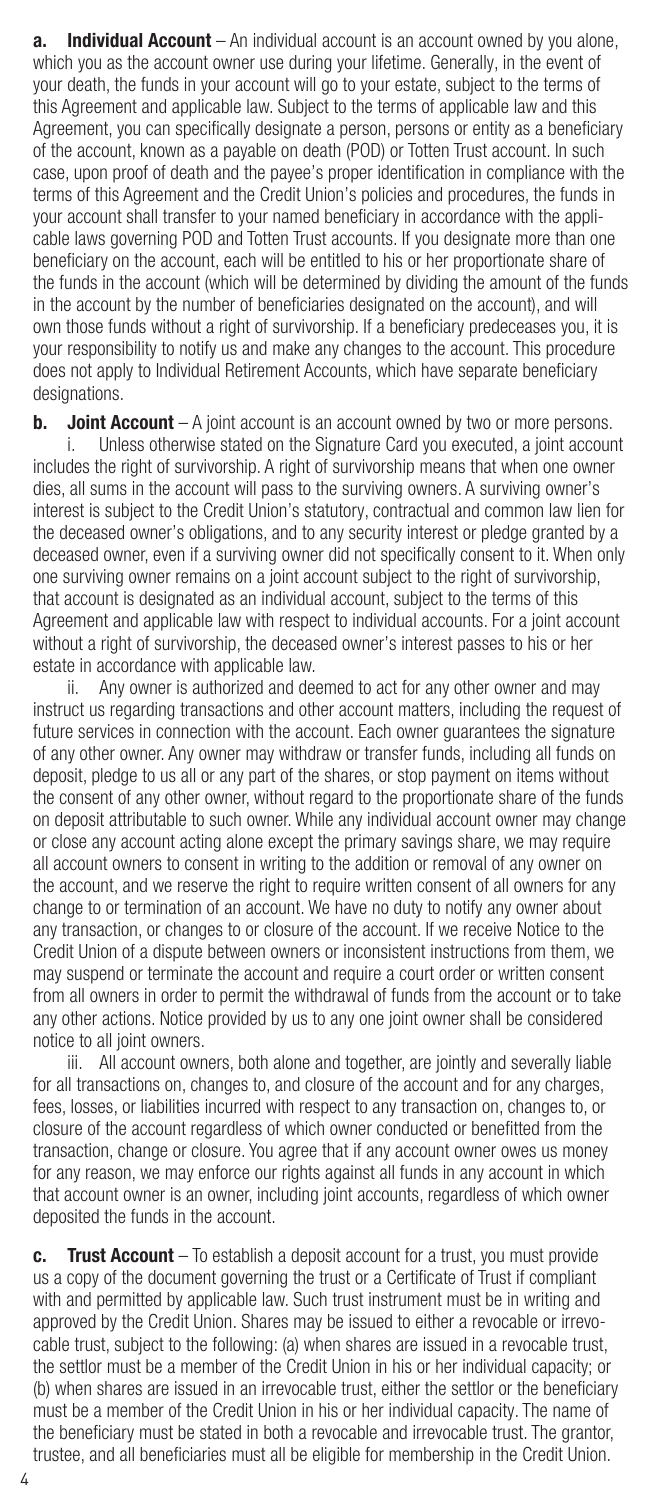The person who opens a trust account will be designated the trustee and is the only person who may access the account and the only person who signs a Signature Card. A trust account will be administered in accordance with the terms of its governing trust instrument. You acknowledge that the Credit Union may request an opinion of your legal counsel should it be necessary, in the sole discretion of the Credit Union, for the Credit Union to maintain a trust account. If we request a legal opinion, you will provide one at your expense. For purposes of this section, shares issued pursuant to a pension plan authorized by the rules and regulations will be treated as an irrevocable trust unless otherwise indicated in the rules and regulations.

**d.** Minor's Account – Any person under the age of 18 may open and own an account with us and may conduct transactions on the account, subject to the terms, responsibilities, liabilities, and conditions of this Agreement. We may require any account established by a person under the age of 18 to be a joint account with an owner the age of 18 or older who shall be jointly and severally liable to us for any returned item, overdraft, or unpaid charges or amounts on such account. We may pay funds directly to the person under the age of 18 without regard to his or her age. Unless a guardian or parent is an account owner, the guardian or parent shall not have any account access rights. We have no duty to inquire about the use or purpose of any transaction. We will not change the account status when the person reaches the age of 18 or older unless the change is authorized in writing by all account owners.

e. PUTMA Account – As a member, you may open and own an account to hold the funds of a minor under the Pennsylvania Uniform Transfers to Minors Act ("PUTMA"). Under PUTMA, a person under the age of 21 is a minor. This account must be designated and titled in accordance with PUTMA, in which you as the custodian hold funds for the exclusive right and benefit of the minor, subject to the requirements of PUTMA. As the custodian, you are the only person who is entitled to conduct transactions on the account, change, and/or close the account. When the minor reaches the age of 21, it is your sole responsibility to pay the funds in the account to the minor. If you die, we may suspend the account until we receive instructions from any person authorized by law to withdraw funds or a court order authorizing withdrawals. As the custodian, you agree to indemnify and hold us harmless from and against any and all loss, costs, damage, liability, or exposure, including reasonable attorney's fees, which we may suffer or incur arising out of any action or claim by any beneficiary or other custodian with respect to your actions in handling or dealing with the account.

f. Representative Payee Account - A representative payee is an individual appointed by the Social Security Administration to receive Social Security benefits for someone who cannot manage or direct someone else to manage his or her money. A representative payee account is an account maintained by the representative payee on behalf of and for the benefit of such individual. The representative payee will be personally liable to us for any deficiency or amount owed in connection with such Account. The representative payee agrees and acknowledges that this liability to us will subject accounts of the representative payee held in his or her individual capacity to our lien rights and rights of setoff contained in this Agreement.

g. Accounts subject to a Power of Attorney - The person executing a power of attorney will be referred to as the "principal" and the person acting for the principal as the "agent." An agent has no ownership interest in the account(s) or Credit Union voting rights. We may refuse to comply with a power of attorney, and such refusal will be without any liability to you, even a power of attorney that has been previously presented to the Credit Union and honored for reasonable cause, until we receive an affidavit from the agent stating that to the best of the agent's knowledge, the principal is alive and that the relevant powers of the agent have not been altered or terminated. An agent's power will cease to exist upon the principal's time of death, or otherwise as provided for by applicable law. You agree to indemnify and hold us harmless for honoring any power of attorney, or copy thereof, that we accept in good faith and believe valid and authorized by you. You agree that we have no obligation to monitor an agent's transactions on the account. The agent under any power of attorney in connection with your Account shall be subject to the terms and conditions of this Agreement.

h. Agents appointed to Joint Accounts – Each joint account holder may appoint his or her own agent or attorney-in-fact to transact business on the joint account, without the knowledge or consent of the other joint account holder(s).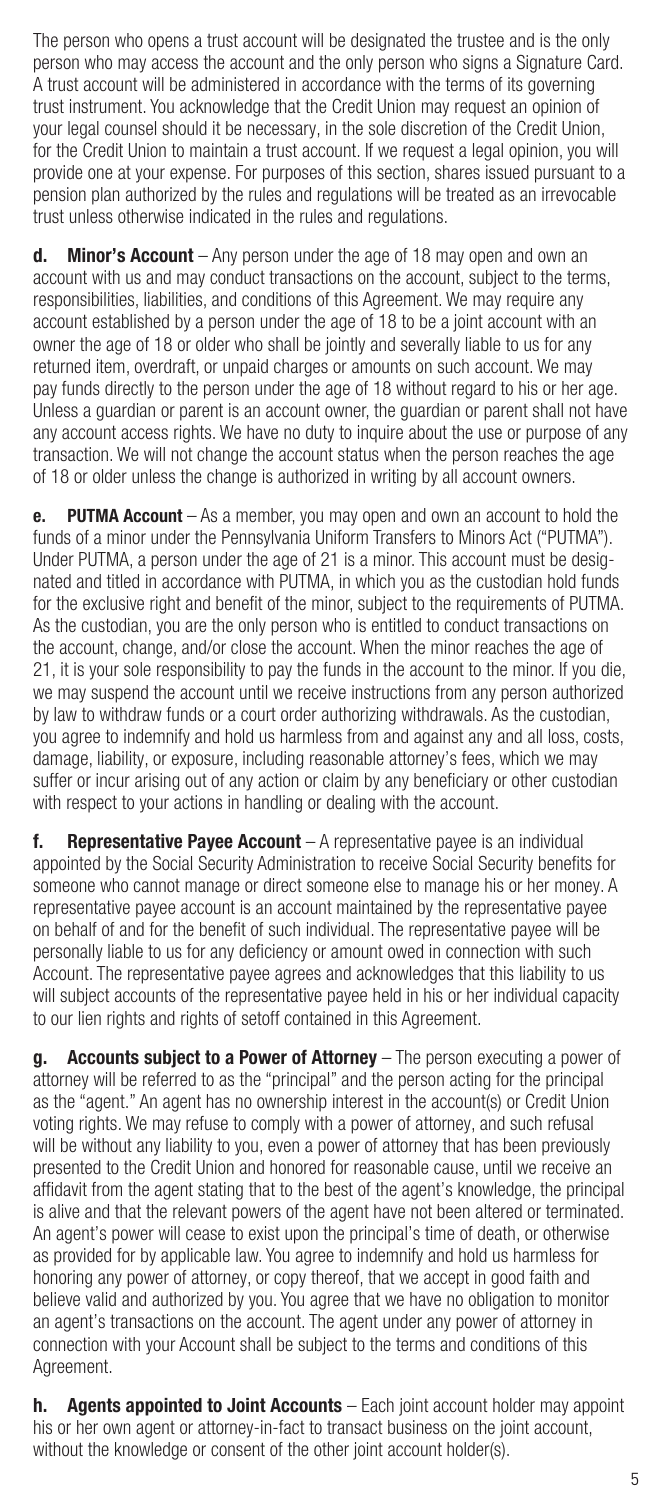i. Fiduciary Accounts – When you open an account to hold the funds of an estate, a trust, a guardianship, conservatorship, court ordered arrangement, or any other legal or fiduciary relationship (collectively, "Fiduciary Relationship"), you understand and acknowledge that we are only providing you, as the fiduciary, with an account to hold funds for that Fiduciary Relationship, and that we have no fiduciary duty to any party with respect to such account. You further understand and acknowledge that you as the fiduciary are completely responsible for fulfilling the duties and responsibilities of that Fiduciary Relationship, and we need only rely on and adhere to terms, responsibilities and obligations of this Agreement. Furthermore, you and all persons associated in any way with the Fiduciary Relationship agree to indemnify, defend, and hold us harmless for any loss damage, claim or liability asserted against us for our actions taken pursuant to this Agreement that occurs as a result of opening, using and closing the account. We reserve the right to require such documents and authorization as we may deem necessary or appropriate to satisfy us that you or any other person requesting or directing the withdrawal of funds held in the account have the authority to withdraw funds. We may require you to substantiate your authority to negotiate a check not specifically made payable to you before accepting it for deposit, and may require you to deposit the check into an account titled in the name of the payee. Notwithstanding the foregoing, in our sole discretion, we may refuse to take any action you request with respect to the account if we know or believe in good faith that you are breaching or otherwise violating your fiduciary duty with respect to the account, although we have no obligation whatsoever to independently investigate whether you are complying with your fiduciary duties related to the account.

j. Certificate Accounts – Any time deposit, term share, share certificate, or certificate account which we offer is subject to the terms of this Agreement, the Disclosures, and the document governing the terms of such certificate account, which is incorporated in this Agreement by reference.

## 6. ACCOUNT ACCESS AND TRANSACTIONS.

**a.** Authorized Signatures – Your signature on a Signature Card or electronic authentication authorizes your account access. Any person who signs the Signature Card as an account owner, signer or agent may conduct transactions on the account or use or request services in connection with the account. We may require you to provide us with your signature and current government-issued picture identification to conduct a transaction. We will not be liable for refusing to honor any check, draft, order, item or instruction if we believe the signature is not genuine or altered. We will not be responsible for reviewing signatures on checks presented for payment. If you have authorized the use of a facsimile signature, we may honor any check or draft that appears to bear your facsimile signature, even if it was made by an unauthorized person. You authorize us to honor transactions initiated by a third person to whom you have given your account number, account information, account access code (including, but not limited to Personal Identification Numbers), even if you do not authorize any particular transaction by that person or any particular transaction by that person is not for your benefit or according to your instructions. You agree that we may disregard all information on a check, including notes, and legends except for your signature, the amount of the check and the information contained in the Magnetic Ink Character Recognition line at the bottom of the check, which contains your account number and check number.

**b.** Unauthorized Endorsements – If you suspect or become aware of an unauthorized, missing or forged endorsement on a check, draft or other item drawn on your account, or that the payee did not otherwise receive the funds represented by said check, draft or other item, you agree to provide Notice to the Credit Union immediately. If you fail to provide Notice to the Credit Union within thirty (30) days of such time that you knew or should have known of the unauthorized, missing or forged endorsement and such failure results in our inability to recover on the check, draft or other item, we will not be liable to you, and will have no obligation to re-credit your account, for such check, draft or other item. You further agree to cooperate with our investigation and to provide us with any information we require at our discretion as part of our investigation. Such information may include an affidavit from the payee regarding the allegations. In any case, we will not be obligated to reimburse you for the check, draft or other item or credit your account until our investigation is concluded and we have determined such reimbursement or credit is appropriate. If you reimburse the payee of the item prior to the conclusion of our investigation and we determine that you were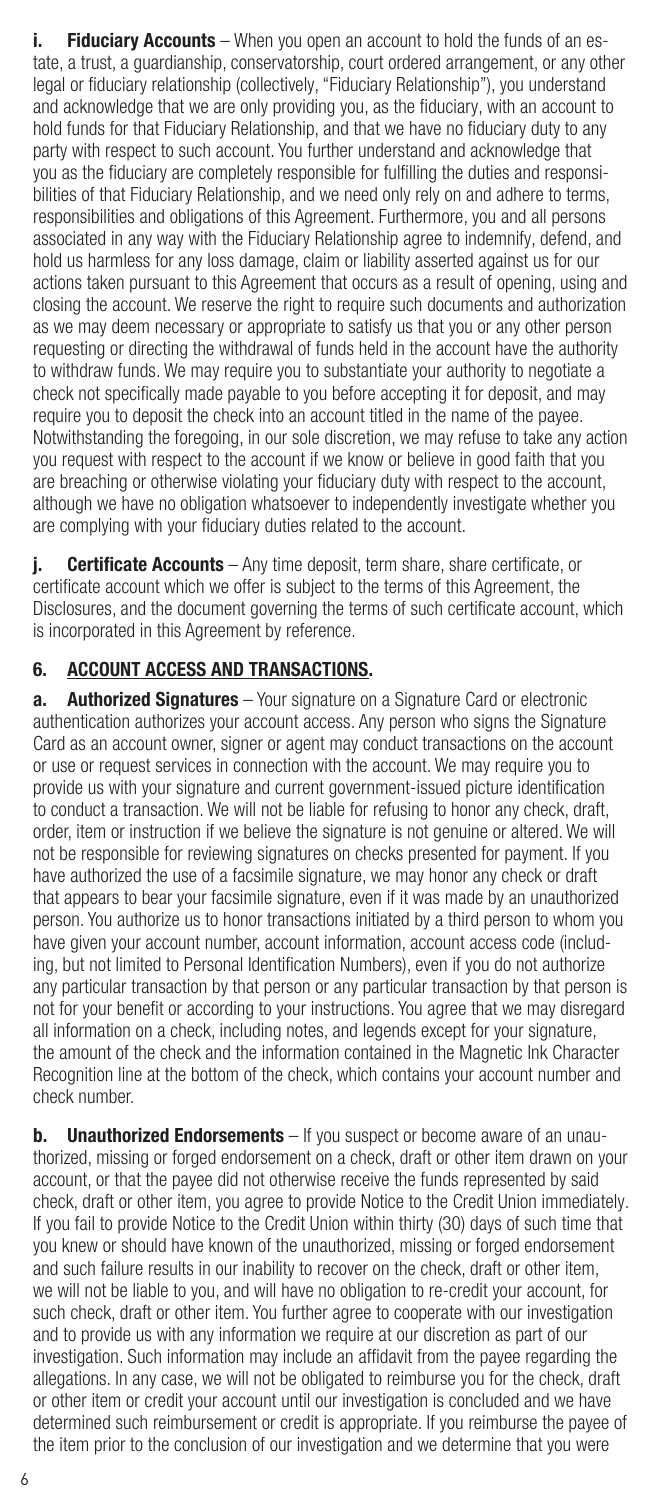not legally obligated to do so, we will not be liable to you for the check, draft or other item. You further agree to notify law enforcement authorities of any criminal act, or any act reasonably believed to be criminal, related to the claim. You agree that you will not waive any rights you have to recover your loss against anyone who is obligated to repay, insure or otherwise reimburse you for your loss. You will pursue your rights, or at our option, assign them to us so that we may pursue them. In no event will we be liable for any special or consequential damages, including loss of profits or opportunity, or attorneys' fees incurred by you, and our liability will be reduced by the amount you recover or are entitled to recover from other sources.

c. Access Options - You may withdraw or transfer funds from your account in any manner we permit, which may include, for example, checks, Automatic Teller Machines ("ATMs"), in person, by mail, by telephone, automatic transfer, internet, or mobile devices as applicable. We may return as unpaid any check or draft drawn on a form we do not provide, and you are responsible for any loss we incur handling such check or draft. If we require you to use a specific form to conduct or complete a transaction, and you fail to use that form, you agree that we may refuse to honor, execute or complete the transaction. Whether a transaction is honored, executed or completed, you are responsible for any loss or liability incurred by us as a result of your failure to use a required form or adhering to the terms and responsibilities of this Agreement.

d. Electronic Transfers – We offer wire transfers or automatic clearing house (ACH) transfers that allow you to send or receive debits or credits to or from your account. Should you utilize these services and receive funds either by wire or ACH transfer, you agree to verify the transfers by reviewing your periodic statement and agree that we have no duty to notify you when the funds are received. In addition to reviewing your statement, you may contact us to determine whether a payment has been received.

i. Wire Transfers – Except as amended by this Agreement, wire transfers we permit will be subject to applicable Federal and Pennsylvania laws and regulations. When you order a wire transfer, we will debit your account for the amount of the payment order and will charge your account for any fees related to the transfer. We reserve the right to refuse to execute any wire transfer to or from your account. We are not obligated to execute any payment order to transfer funds out of your account if the amount of the requested transfer plus applicable fees exceeds the available funds in your account. We are not liable for errors, delays, interruptions, or transmission failures caused by third parties or circumstances beyond our control, including mechanical, electronic or equipment failure. Payment orders we accept will be executed within a reasonable time of receipt but may not necessarily be executed on the date they are received. Cutoff times may apply to the receipt, execution and process of a fund transfer, payment order, cancellation, or amendment. If a request for a fund transfer, payment order, cancellation, or amendment is received after a cutoff time, it may be treated as having been received on the next business day. Please contact us to inquire about cutoff times. From time to time, we may need to suspend processing of a transaction for greater scrutiny or verification in accordance with applicable law, in our sole discretion, and this action may affect settlement or availability of the transaction. When you institute a wire transfer, we may require that you identify the recipient, the recipient's address, any financial institution by name and by account or identifying number, and purpose of the wire. The Credit Union and any other financial institutions facilitating the transfer may rely strictly on the account or identifying number, even if the number identifies a different person or financial institution. Any account owner may amend or cancel a payment order, even if that person did not initiate the order. We may refuse any request to amend or cancel a payment order that we believe will expose the Credit Union to liability or loss. Any request that we accept to amend or cancel a payment order will be processed within a reasonable time after it is received. You agree to hold us harmless from and indemnify us for all losses and expenses, including attorneys' fees, resulting from any actual or attempted amended or canceled payment order. We may require you to follow a security procedure to execute a payment order or certain electronic fund transfer transactions. We will notify you of any such security procedures, and you agree that our security procedures are commercially reasonable. You further understand and agree that if the Credit Union verifies your wire transfer order pursuant to these security procedures, then you will be liable for any wire transfers made from your account, whether or not you authorized them.<br>ii

ACH Transfers – Except as amended by this Agreement, ACH transfers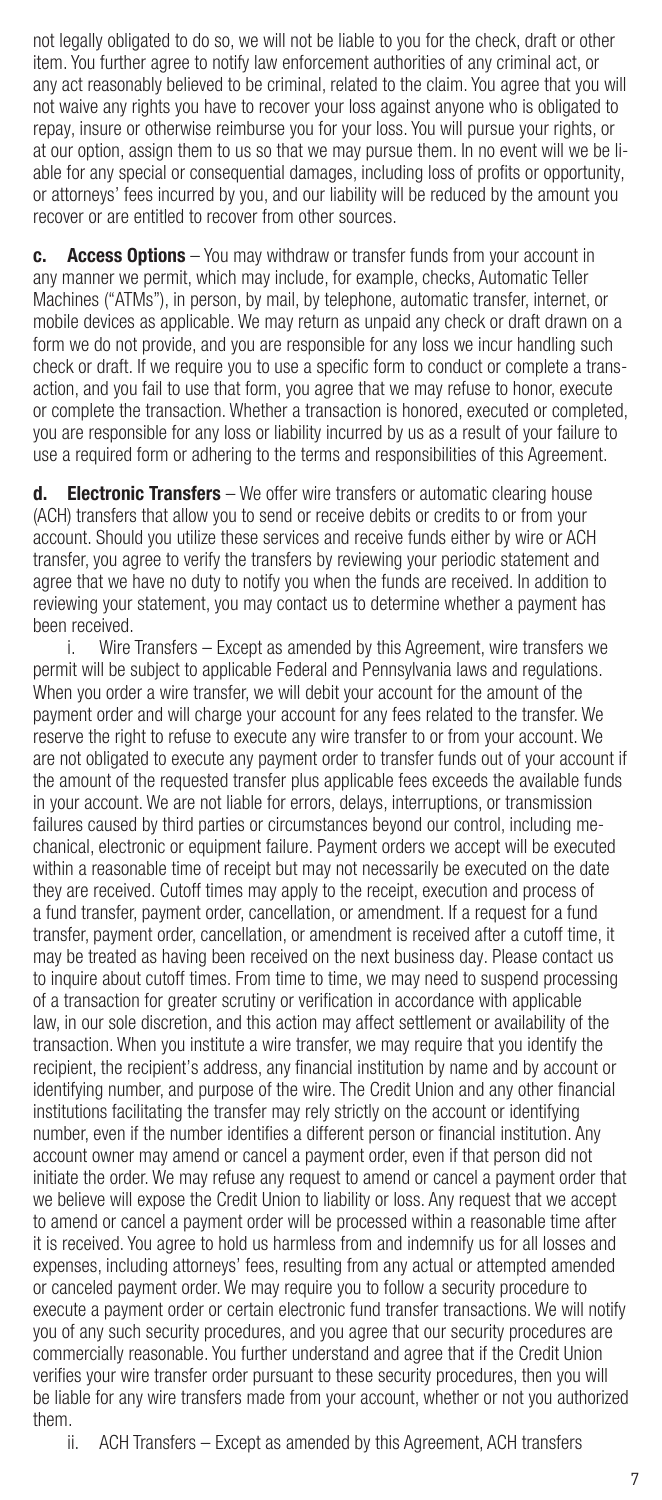we permit will be subject to the Electronic Funds Transfer Act and its implementing regulations and the National Automated Clearing House Association ("NACHA") Rules, which are incorporated in this Agreement. While we may temporarily credit your account for an ACH transfer, if we do not receive final settlement for the transfer we may reverse the credit to your account with no liability to you for such action. In the alternative, you agree to reimburse us for the amount of the reversed transfer.

iii. Conversion of Checks to Electronic Transfers - In some circumstances, a person, merchant or other entity to whom you have issued a check can convert your check or check information to an electronic funds transfer and debit your account. This conversion of your check to an electronic funds transfer is covered by this Agreement, the NACHA Rules and our Electronic Funds Transfer Agreement and Disclosures. You authorize us to honor the electronic funds transfer and debit your account just as if the original check was presented for payment. You understand that if we dishonor and return your check to a merchant for insufficient funds, a merchant may attempt to re-present the check electronically as an electronic funds transfer, and that this electronic funds transfer, which represents the dishonored check, will be treated as a re-presented check under this Agreement. 

iv. Remotely Created Checks - A remotely created check is a check or draft created by someone other than the person on whose account the check or draft is drawn. A remotely created check is generally created by a third party payee as authorized by the owner of the account on which the check or draft is drawn. Authorization is usually made on the telephone or through an online communication. The owner of the account does not sign a remotely created check. In place of the owner's signature, the remotely created check usually bears a statement that the owner authorized the check or bears the owner's printed or typed name. If you authorize a third party to draw a remotely created check against your account, you may not later revoke or change your authorization. It is your responsibility to resolve any authorization issues directly with the third party. We are not required to credit your account and may charge against your account any remotely created check for which the third party has proof of your authorization.

v. Other Types of Electronic Transactions – The terms of electronic funds transfer transactions, including Visa® Debit Card and ATM transactions, in connection with your account are governed by the Electronic Funds Transfer Agreement and Disclosures.

e. Withdrawal Restrictions - We will pay checks or drafts, permit withdrawals and make transfers from available funds in your account. The availability of funds in your account may be delayed as set out more fully in the Funds Availability Policy Disclosure. You must have sufficient funds available in your account, or be eligible for and enrolled in overdraft protection in connection with your account, in order to withdraw funds from your account. If a check, draft, item, or other transfer or payment order is presented against insufficient funds, we are entitled to dishonor the check, draft, item, or other transfer or payment order, unless you are eligible for and enrolled in our overdraft services, and you will be assessed a fee as specified in the Disclosures.

In addition to the foregoing, there are a number of circumstances in which you may not be able to withdraw funds from your account, including, but not limited to occasions when (1) you attempt to withdraw or make a transfer request by any method we do not permit; (2) you, a signer, an agent, or any person fails to present authoritative documentation or identification we require to access the account or make a withdrawal; (3) disputes or uncertainty occur over who owns the account or the funds held in the account; (4) funds from deposits are not yet available for withdrawal or deposited checks have been returned unpaid and we have charged them back against the account; (5) funds are held for debit card authorizations for purchases made but not yet settled; (6) the funds in the account are held as security (collateral) for an obligation to us or to a third party subject to a valid deposit account control agreement to which we are a party; (7) the funds are held or offset under our consensual security interest, statutory lien rights, common law lien rights, or contractual lien rights provided for in this Agreement because you or another owner owes money to us; (8) we have been served with a garnishment, levy or other similar legal process or notice affecting the account; or (9) we reasonably believe such withdrawal limitations may be necessary to prevent a loss to us.

 Additionally, we may require you to provide written Notice to the Credit Union of your intent to make a withdrawal from your account at least seven (7) days and up to sixty (60) days prior to the time that you would like to make the withdrawal.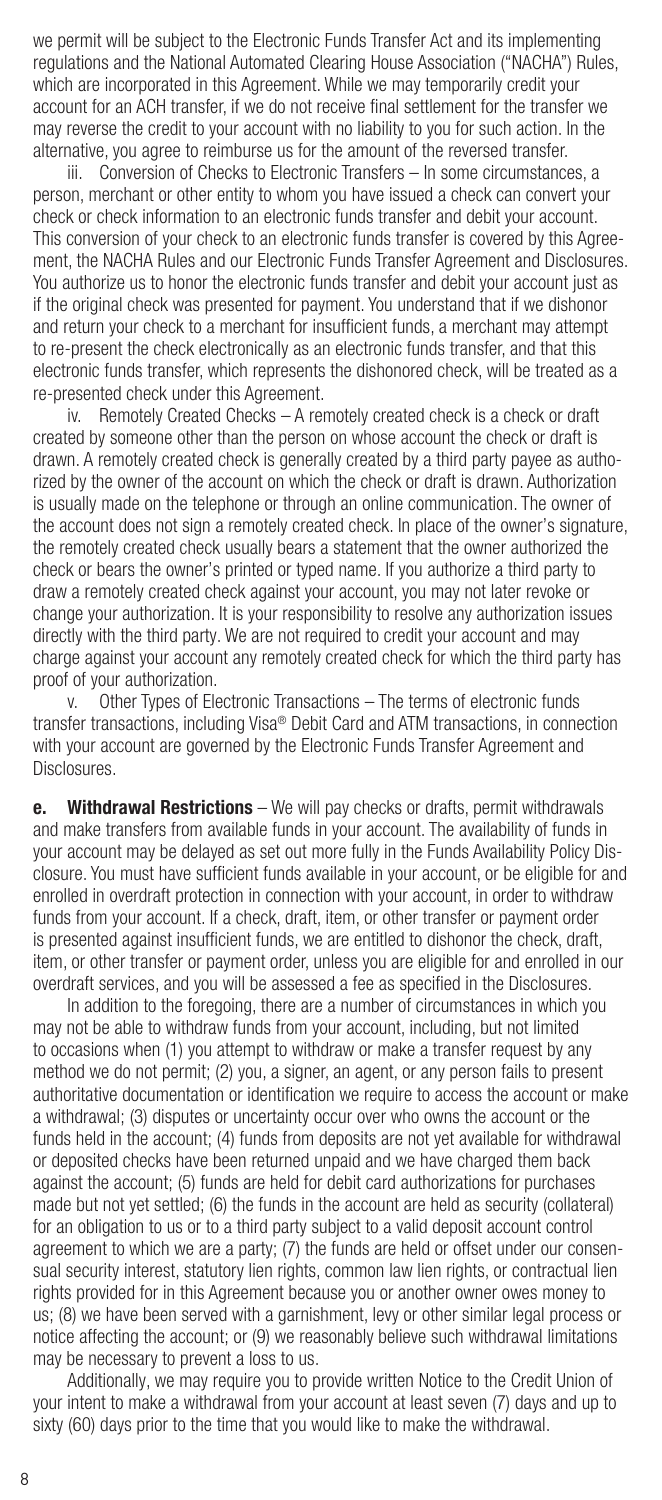f. Transfer Limitations - We may limit the dollar amount or the number of transfers from your account. Please consult your Initial Consumer Disclosures Brochure. We may limit the amount of cash withdrawals at our ATMs. Our current limitations on ATM cash withdrawals are set forth in your Initial Consumer Disclosures brochure. Additionally, we reserve the right to limit transactions as set forth within this Membership Agreement.

g. Postdated and Stale Dated Checks - You agree not to issue any check that is payable on a future date (that is, postdated). If you do issue a check that is postdated, and we pay it before that date, you agree that we shall have no liability to you for such payment, and such check is not properly payable against your account. You agree not to deposit checks, drafts or other items before they are properly payable. We are not obligated to pay any check drawn on your account that is presented more than six (6) months past its date.

**h.** Order of Payments – Checks and other items may not be processed in the order that you make them or in the order that we receive them. We may, at our discretion, and in accordance with applicable law, pay a check or item and execute other transactions on your account in any order we choose. The order in which we process checks or items and execute other transactions on your account may affect the total amount of overdraft fees that may be charged to your account. Please contact us if you have questions about how we pay checks and process transfers and withdrawals.

i. Right to Refuse Payment - You agree that we will have no liability to you for refusing to honor any check, item, order, or instruction if we believe in good faith that any signature, instruction, provision, term, or the form itself is not genuine or is altered and that such nonpayment or non-action is not wrongful.

**Non-member presenting your check** – You understand that we may require any non-member asking us to cash your check to provide that person's current government-issued picture identification. You agree that if a non-member presenting your check fails to comply with these presentment requirements, we will have no liability whatsoever for refusing to pay the check and that such nonpayment is not wrongful. Additionally, we may refuse to accept any check drawn on your account that is presented for payment in person. Such refusal shall not constitute a wrongful dishonor of the check, and we shall have no liability for refusing payment.

**7. DEPOSITS TO YOUR ACCOUNT.** Funds may be deposited into your account by any means we permit, which may include, for example, checks, ATMs, in person, by mail, by telephone, automatic transfer, internet, or mobile devices as applicable and in accordance with the terms of the Disclosures. We are not responsible for any deposit which we do not receive, and our records will be the sole conclusive proof of receipt or non-receipt of a deposit. Deposits made by mail, at night depositories, or at unstaffed facilities (including ATMs) are not our responsibility until we receive such deposit. We reserve the right to refuse any deposit.

a. Availability of Deposits - The availability of funds in your account in connection with a deposit may be delayed as set out more fully in the Funds Availability Policy Disclosure.

**b.** Endorsements – We may accept transfers, checks, drafts and other items for deposit into any of your accounts if they are made payable to, or to the order of, one (1) or more account owners, even though such transfer, check, draft and other item is not endorsed by all payees. Each party to a multiple-party account authorizes every other party to endorse and to deposit to the account any item payable to one, both or all of them, and authorizes us to accept for deposit any item payable to one, both or all of them with or without endorsement. If a check, draft or item that is payable to two (2) or more persons is ambiguous as to whether it is payable to either or both, as determined in our sole discretion, we may process the check, draft, or item as though it is payable to either person. Notwithstanding the foregoing, if an insurance, government or other check or draft requires an endorsement, we may require an endorsement as set forth in the item without limiting our rights set out in this subjection.

 You agree not to knowingly deposit any transfers, checks, drafts and other items into your account that do not have either a true original signature of the person on whose account it is drawn or an authorized mechanical reproduction of that person's signature. You agree not to deposit any transfers, checks, drafts and other items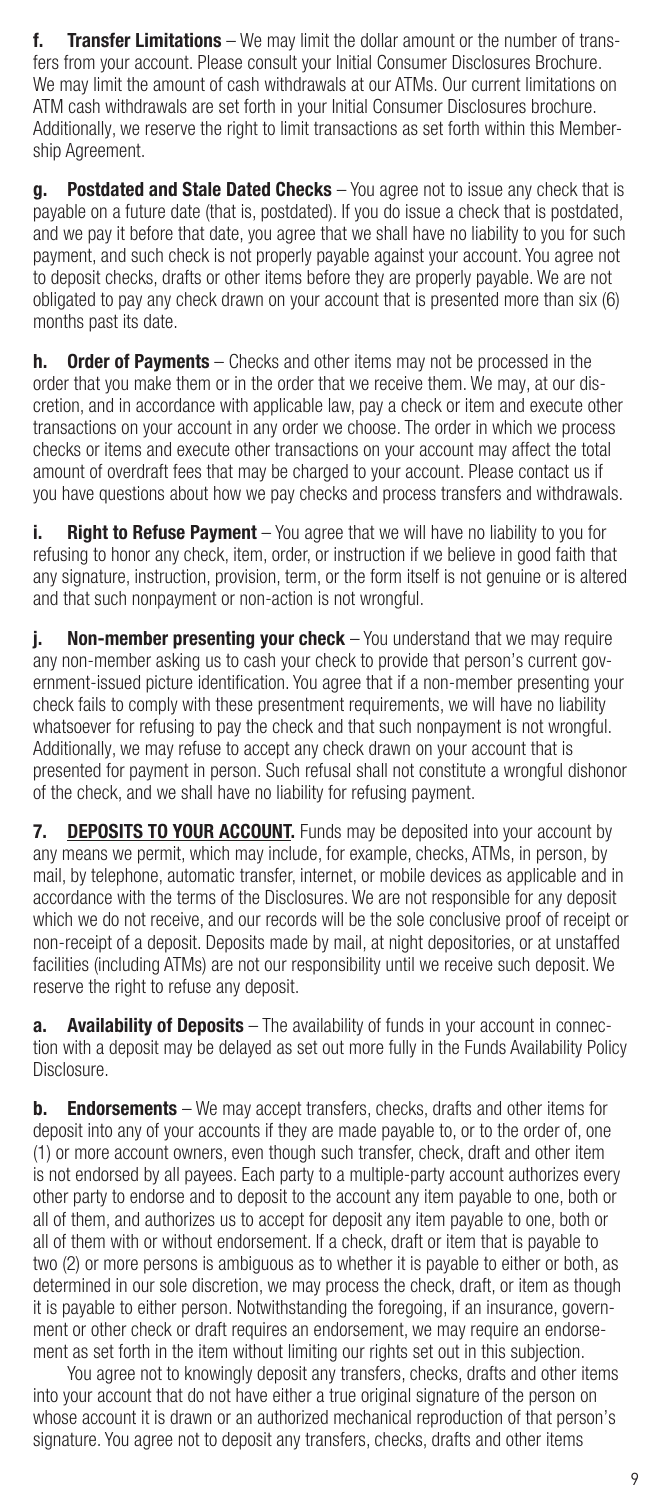into your account that are missing any required endorsement or that contain an unauthorized or forged endorsement. We may require you to verify an endorsement on any transfers, checks, drafts and other items through the appearance in person of the endorser with proper identification and by providing us with an endorsement guarantee.

 All endorsements must appear on the back of the checks or other item within the first 1½ inches from the left side of the check or other item. You are also responsible to make sure at the time you issue any check that the format is such that there will be no writing whatsoever on the reverse side of the check placed beyond an area located 1½ inches from the left edge of the check when looking at it from the front. It is your responsibility to ensure that these requirements are met and you are responsible for any loss incurred by us for failure of an endorsement to meet this requirement. While we may at our discretion accept non-conforming endorsements, you will be responsible for any loss incurred by us due to the delay in processing or returning the check or other item for payment. Checks deposited by mobile deposit must include the restrictive endorsement "For Mobile Deposit Only at Members 1st Federal Credit Union" in addition to your endorsement.

c. Restrictive Legends – We are not required to honor any restrictive legends or any language on an item that purports to place restrictions, limits or conditions on the payment or negotiation of such item. Examples of legends are "must be presented within ninety (90) days" or "not valid for more than \$1,000.00" or "two or more signatures required". We may pay or accept checks and other items bearing restrictions or notations (e.g., "Void After 90 Days," "Without Recourse," "Paid in Full," "Void Over \$100"), whether on the front or back, in any form or format. We may disregard any information on a check or draft other than the signature of the drawer, the amount, and any magnetic encoding. Such notations shall have no effect on us, and you agree (1) that we do not fail to exercise ordinary care in paying a check solely because our procedures do not provide for a sight examination of these items, and (2) to assume all risks and losses resulting from our acceptance or payment of checks or items that may not conform to the purportedly restrictive language. You agree to indemnify, defend and hold us harmless for our acceptance or payment of such checks or items.

**d. Collection of Items** – We only act as your agent and we are not responsible for handling items for deposit or collection beyond the exercise of ordinary care. We are not liable for the negligence of any correspondent (or other third party providing services on our behalf) or loss in transit, and each correspondent or other third party providing services on or behalf will only be liable for its own negligence. We may send any item for collection. You waive any notice of nonpayment, dishonor or protest regarding items we purchase or receive for credit or collection to your account. We reserve the right to pursue collection of previously dishonored items at any time, including giving a payor financial institution extra time beyond any midnight deadline limits imposed by applicable law. We reserve the right to refuse or return any check, draft, item, or funds transfer taken for deposit, to place a reasonable hold on the check, draft, or item or to send the check, draft, or item for collection. We also reserve the right to charge your account for any check, draft, or item taken for deposit in the event it becomes lost in the collections process.

e. Direct Deposit - We may offer preauthorized deposits (for example, payroll checks, Social Security or retirement checks, or other government checks) or preauthorized transfers from other accounts. You must authorize direct deposits or preauthorized transfers by enrolling with the initiator of the deposit. You must notify us at least thirty (30) days in advance to cancel or change a direct deposit or transfer option. If your account is overdrawn, you authorize us to deduct the amount your account is overdrawn from any deposit, including deposits of government payments or benefits. Upon a bankruptcy filing (either by you or by any payee of a preauthorized transfer), unless you cancel the authorization, we will continue applying payments from direct deposits in accordance with your authorization on file with us. In addition to any other rights we have under this Agreement, if we are required to reimburse any federal or state government any portion of a benefit payment deposited into your account, you agree that we may deduct the amount returned to the government from that account or any other account you have with us without prior notice to you, unless such deduction is prohibited by law.

f. Time of Deposits – Deposits made or received by us after  $11:00$  p.m. Eastern Time and deposits made on any days other than our business days will be considered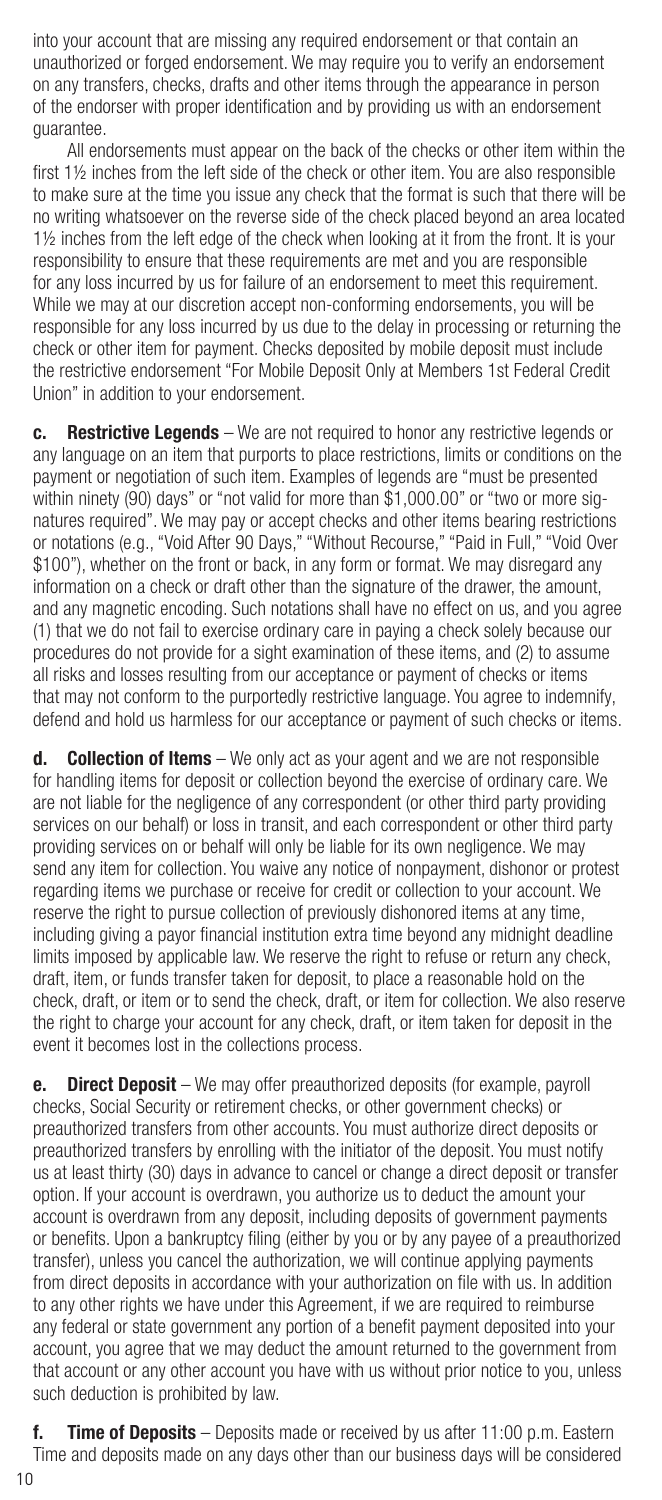to have been deposited on our next business day. Deposits made at night depositories or at ATMs that are not located at one of our branches shall be considered to have been deposited when we retrieve the deposit. Credit to your account for funds deposited, whether via check, draft, item, or other transfer, is provisional until we receive final settlement for the item. If a financial institution obligated to pay an item dishonors any item which you have deposited, we may charge your account for the amount of such check, draft, item, or other transfer and impose a return charge on your account as specified in the Disclosures. Any collection fees we incur may be charged to your account(s).

g. Deposit Errors – If we mistakenly credit your account(s) for funds to which you are not the rightful owner, even if such mistake is solely attributable to our actions. we will deduct those funds from your account(s), even if this causes your account(s) to be overdrawn. In the alternative, in order to recover such funds, we may exercise our right of setoff against any other account owned solely or jointly by you under our statutory lien rights, common law lien rights, or contractual lien rights provided for herein.

h. Limitation on Deposits – We may limit the number of items deposited and/ or the frequency of deposits and other transactions that you can make each day. The date we use to determine the frequency of transactions is the date a transaction is completed by us rather than the date you initiate the transaction. Should the transactions on your account exceed the limitations we established, we may limit your account transaction activity, impose a fee as specified in the Disclosures, or close your account.

8. ADVERSE CLAIMS. If we receive conflicting instructions with respect to your account, or notice of an adverse claim of ownership, right to control, or access funds in your account, or notice that the funds in your account may have been obtained through fraudulent or criminal acts, you agree that we may place a hold on the funds in the account, until all appropriate parties (as determined in our sole discretion) provide us with joint written instructions with respect to disposition of the funds. We are not required to determine if the dispute has merit.

 Additionally, if we receive Notice to the Credit Union indicating a dispute between two or more joint account owners, we may require the signature of all joint account owners for all transactions until the dispute is resolved to our satisfaction.

 Additionally, we shall have the right to close the account and deposit the funds held in the account into the registry of a court of proper jurisdiction, where the appropriate parties shall be interpleaded or joined to the action for purposes of resolving the dispute regarding the funds.

 If we elect to take any action described in this Agreement or available to us under applicable law, you agree that we shall not be liable to you for damages of any kind, and you agree to pay and reimburse us for our reasonable costs and expenses including, without limitation, attorneys' fees and court costs from the funds in any account of yours prior to any distribution.

 If you ask us to follow instructions that we believe, in our sole discretion, might expose us to any claim, liability or damages, we may refuse to follow your instructions or may require a bond or other protection, including your agreement to indemnify us. You agree to be liable to us, to the extent permitted by law, for any loss, costs, attorney fees or expenses that we may incur as a result of any dispute or legal proceeding involving your account or our relationship with you. You authorize us to deduct any such loss, cost, attorney fees or expense from your account(s) pursuant to our statutory, common law or contractual right of setoff without prior notice to you or to bill you separately. This liability includes, but is not limited to, disputes involving situations in which there are disputes between you, any agent you have authorized, a joint owner or third party claiming an interest in your account. It also includes, but is not limited to, situations where any action taken on your account by you, your agent, a joint owner, or a third party causes us to seek the advice of an attorney, whether or not we actually become involved in a dispute. Any action by us for reimbursement from you for any costs, attorney fees or expenses may also be brought against your estate, heirs and legal representatives, who will be liable for any claims made against and expenses incurred by us.

9. DIVIDENDS, INTEREST AND FEES. We pay account earnings dividends (interest), and assess fees against your account as set forth in the Disclosures. We may change any of the Disclosures at any time and make our rates available via our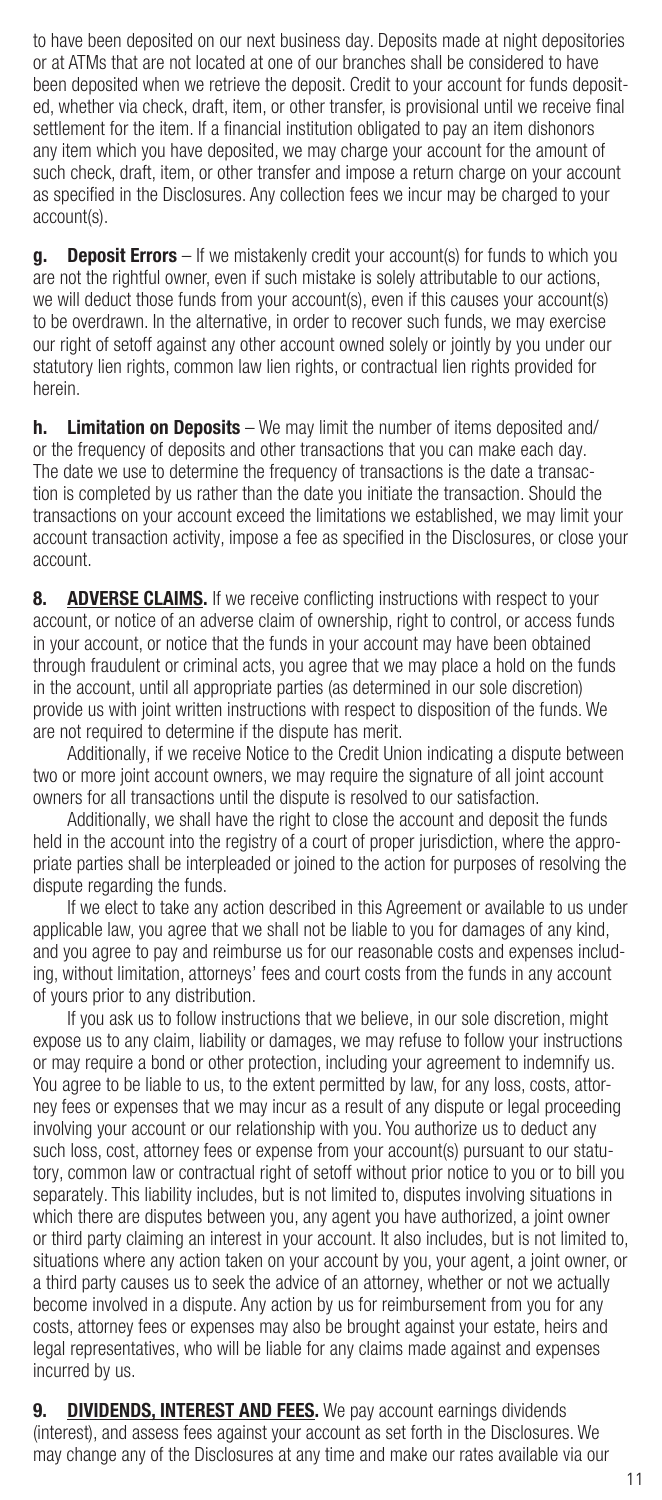website or by contacting us. We will notify you when fees change in accordance with the terms hereof and the requirements of applicable law.

## 10. STOP PAYMENT ORDERS.

a. Stop Payment Order Request - Any owner may stop payment of any check drawn or ACH debit drawn on the owner's account. To be binding, a stop payment order must accurately describe the check, or transaction, including the exact account number, the check or draft number, and the exact amount of the check. If we receive incorrect or incomplete information, we will not be responsible for failing to stop payment on the check. In addition, you must provide sufficient advance Notice to the Credit Union for a stop payment order to allow us a reasonable opportunity to act on it. If we re-credit your account after paying a check over a valid and timely stop payment order, you agree to sign a statement describing the dispute with the payee, to assign us all of your rights against the payee or other holders of the check, and to assign us any legal action.

**b.** Duration of Order – Oral stop payment orders will lapse within 14 calendar days unless confirmed in writing within that time. Written stop payment orders will be effective for six (6) months and may be renewed for additional six (6) month periods by requesting in writing that the stop payment order be renewed within a period during which the stop payment order is still in effect. We are not required to notify you when a stop payment order expires.

c. Credit Union Checks - You may not stop payment on any certified check, cashier's check, teller's check, money order, or any other check, draft or payment guaranteed by us that you have requested or is associated with legal process in connection with your account. If such a check in your possession is lost, stolen or destroyed, you agree to provide us with a signed declaration of loss and indemnity agreement. At our option, we may wait to repay or reissue the check a minimum of thirty (30) days and a maximum of ninety (90) days after it was originally issued. If the original check is properly presented before the ninety (90) day period expires, regardless of whether you have provided us with a signed indemnity agreement, we will pay the check, and if we have repaid the amount of the check to you, you will be liable to us for the amount so paid.

d. Liability – Fees for stop payment orders are set out in the Disclosures. Although payment of an item may be stopped, you may remain liable to any item holder, including us. You agree to indemnify and hold the Credit Union harmless from all costs, including attorneys' fees, damages or claims related to our refusing payment on an item, including claims of any joint account owner, payee, or endorser in failing to stop payment on an item as a result of incorrect information provided by you.

11. ACCOUNT INSURANCE COVERAGE. Your account is insured up to the limit established by the National Credit Union Share Insurance Fund ("NCUSIF").

12. ACCOUNT SECURITY AND YOUR OBLIGATIONS. In addition to obligations contained elsewhere in this Agreement, or incorporated herein, including, but not limited to, the Electronic Funds Transfer Disclosures, you should at all times (a) safeguard account materials and information such as account numbers, checkbooks, electronic access devices, passwords, and identification numbers; (b) review carefully all account materials including checks, checkbooks, check stock, statements and e-statements for unauthorized activity; (c) maintain control over facsimile signatures and e-signatures; (d) be vigilant with regards to releasing account information to unknown parties; and (e) issue checks or other funds transfers with care to avoid alterations and forgeries. You are responsible for securing any computer and network used to access your online account against intrusion or manipulation.

 You must provide Notice to the Credit Union immediately whenever you become aware that any of your checks or debit cards are lost or stolen or of any unauthorized use of your account. If you fail to immediately notify us of such situations, it may limit our ability to prevent a loss, which will result in you being solely liable for any and all loss suffered in connection with such theft or unauthorized use of your account.

If you claim a credit or refund because of forgery, alteration or any unauthorized activity, you must cooperate with us in the investigation of the loss, including giving us an affidavit containing statements that will enable us to pursue legal prosecution to prevent or recover any loss. We will have a reasonable period of time to investigate the facts and circumstances surrounding any claim of loss.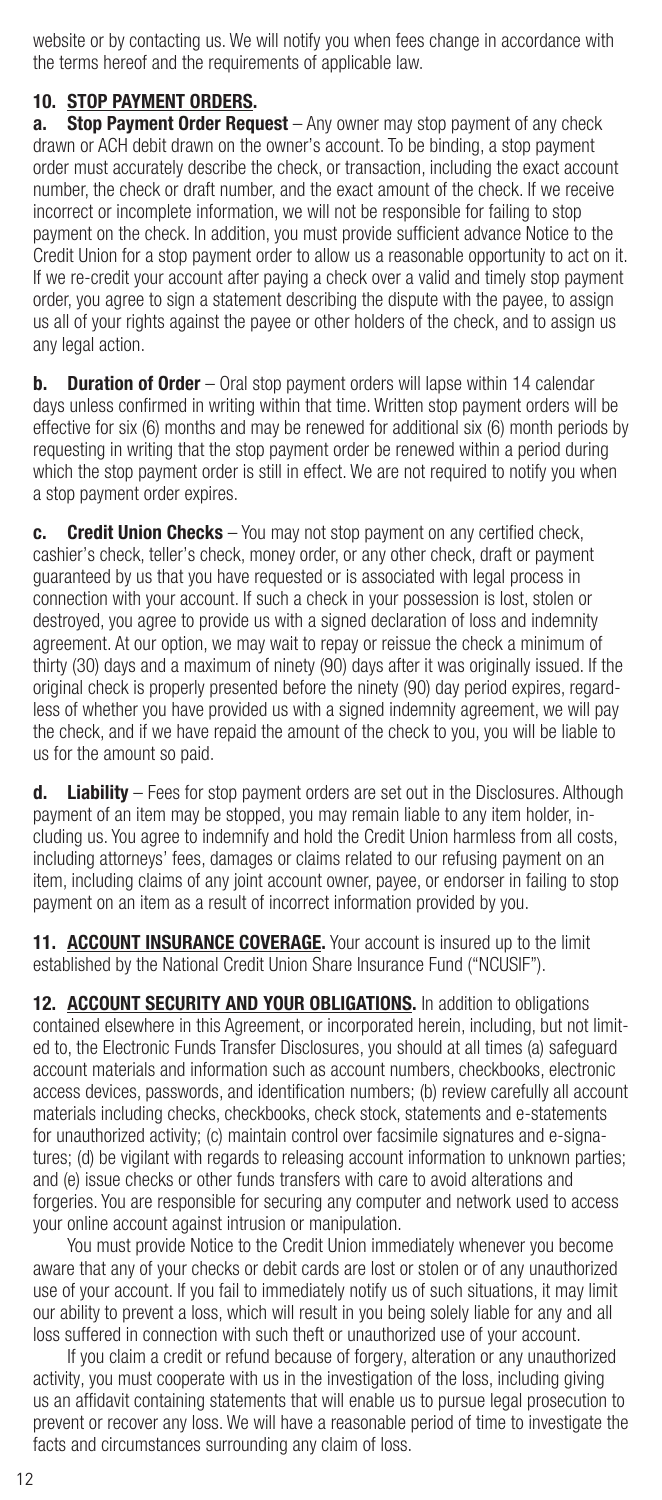We may require that you notify law enforcement authorities and aid in the investigation and prosecution of any criminal act related to your account. We may deny a claim of monetary loss due to forged, altered or unauthorized checks if you did not maintain proper control over your account. We may also require a bond of indemnity in an amount satisfactory to us against all claims and expenses we may incur.

 You agree that you will not waive any rights you have to recover your loss against anyone who is obligated to repay, insure or otherwise reimburse you for your loss. You will pursue your rights, or at our option, assign them to us so that we may pursue them. In no event will we be liable for any special or consequential damages, including loss of profits or opportunity, or attorneys' fees incurred by you, and our liability will be reduced by the amount you recover or are entitled to recover from other sources.

 Use of the PIN (Personal Identification Number), card PIN(s), and/or online banking password are the agreed security methods to access your account(s). We will rely on instructions received under your PIN or password. You agree that the use of these security methods will have the same effect as your signature in authorizing any transaction. You are responsible for keeping your PIN, password, account number and other account data confidential.

 Where you have authorized any other person to use your PIN(s) or password in any manner, your authorization is considered by us to be unlimited in amount and duration of effectiveness. Granting another person access to your account via the PIN(s) or password will make you financially liable for any loss incurred or misuse of the account. Your authorization will be effective until (1) you have provided written Notice to the Credit Union that you have revoked the authorization; (2) you have changed your PIN(s) or password via the telephone or online account access; and (3) we have had a reasonable opportunity to act upon a request to change your PIN or password.

 To maintain secure communications and reduce fraud, you agree to protect the security of your account number(s), PIN(s) and password. We reserve the right to block access to your account(s) and services if we believe in good faith your PIN or password has been or is being used by an unauthorized person.

13. MEMBERSHIP, ACCOUNT, SERVICE AND TRANSACTION INFORMATION. We are dedicated to protecting the privacy of your personal information. As such, only an account owner, signer, or agent specifically named on an account is entitled and can have access to information concerning membership, the account, a service, or a transaction related to the account. If there are multiple account owners, signers, or agents on an account, you agree that any owner, signer, or agent may obtain all information about the entire membership relationship, including any and all accounts, services, or transactions. We agree not to disclose account information to third parties except as stated in the Privacy Policy Disclosure. Upon request, we will give you the name and address of each agency from which we obtain a credit report regarding your account.

14. CREDIT UNION LIABILITY. We exercise ordinary care if our actions or inactions are consistent with applicable state law, Federal Reserve regulations and operating circulars, clearinghouse rules, and general financial institution practices followed in the area that we serve. You grant us the right, in making payments of deposited funds, to rely exclusively on the type of the account, the titling of the account, and the terms of the Agreement. Except as otherwise expressly provided by applicable law, rule or regulation, you agree that neither we nor any entity or person who provides services or products to us ("Service Providers") will be liable for any loss, injury or damage, including, but not limited to, indirect, incidental, special, consequential or punitive damages, whether under contract, tort or any other theory of liability, arising out of or relating to any failure of performance, error, omission, interruption, defect, delay in operation or transmission, computer virus, line failure or unauthorized interception or access to your communications with us, even if we or the Service Providers are aware of the possibility of such events. To the extent any law, rule or regulation provides for us to be liable for any such loss, injury or damage, but permits our liability to be limited or eliminated by agreement, this paragraph limits or eliminates our liability to the fullest extent permitted.

15. NO LIABILITY FOR SYSTEMS. We will not be responsible for indirect losses resulting from your inability to access our computer systems data. We will also not be responsible for direct, special, indirect or consequential damages or losses attributable to or arising out of (a) an act of nature; (b) physical damage to or destruction of tangible property, including loss of use thereof; (c) an unexplained or indeterminable failure, malfunction or slowdown of the computer system, including electronic data, and the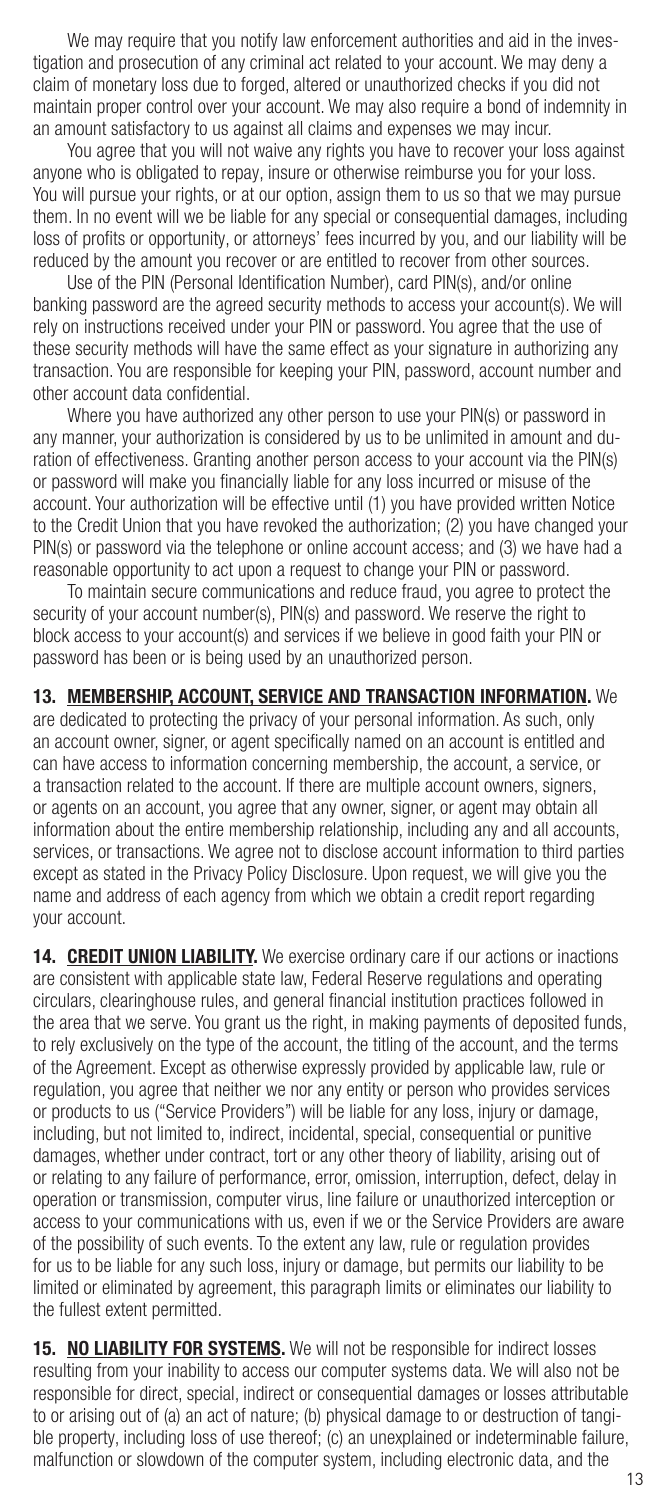inability to access or properly manipulate the electronic data; (d) an interruption in normal computer function or network service or function due to insufficient capacity to process transactions or due to an overload of activity on the computer system or network; (e) a complete, substantial or material failure, disablement or shutdown of the Internet, regardless of the cause; (f) the reduction in or surge of power; (g) the malfunction or failure of any satellite; or (h) any action by a governmental or quasi-governmental authority or agency, including the seizure or destruction of property by order of such authority or agency.

16. TRANSFERS AND ASSIGNMENTS. You cannot assign or transfer an interest in your account unless we agree in writing. Your successors and assigns are bound by this Agreement. Any actual or purported assignments of the account remain subject to our security interest and right of setoff. We must approve any pledge of your account as security for a debt, and any pledge remains subject to our security interest and right of setoff, unless we specifically agree otherwise, in writing. We may assign this Agreement in connection with a merger, consolidation, or a sale of all or substantially all of our assets.

**17. NOTICE.** Written notice that we provide to you is effective at the time of mailing to you, first class mail, posted prepaid, at the current record address we have for you. Notice to any account owner is effective notice as to all account owners. You are responsible for providing Notice to the Credit Union of any name or address change, and we may require you to provide such notice in writing, to be effective. In the alternative, if you have consented to receive notices electronically, notice to you shall be effective when we have provided electronic notice in accordance with our established procedures. Any Notice to the Credit Union is effective when we receive it. The Credit Union's records shall be the sole conclusive evidence as to whether and when such notice was received by the Credit Union.

## 18. ACCOUNT STATEMENTS.

**a.** Contents – If we provide a periodic statement for your account, you will receive a periodic statement of transactions and activity on your account during the statement period as required by applicable law. If a periodic statement is provided, you agree that only one (1) statement is necessary for joint accounts, mailed or emailed to the address of record provided for in connection with the account. For share draft or checking accounts, you understand and agree that your original check or draft, when paid, becomes the property of the Credit Union and may not be returned to you, but copies of the check or draft may be retained as required by law by us or by payable-through financial institutions and may be made available upon your request for a fee as set forth in the Disclosures. You understand and agree that statements are made available to you on the date they are sent to you, whether by mail or by electronic notice that statements are available for viewing. You also understand and agree that checks, drafts, or copies thereof are made available to you, even though the checks or drafts do not accompany the statement.

**b.** Examination – You are responsible for examining each statement immediately upon receipt, and reporting any irregularities to us. If we suffer a loss because of your failure to promptly report any unauthorized signature on or alteration of a check to us, you are precluded from asserting any claim against us for that unauthorized signature or alteration. You will also be precluded from making a claim against us for any unauthorized signature or alteration by the same wrongdoer if you do not report the first unauthorized signature or alteration by that wrongdoer within a reasonable period of time, not to exceed sixty (60) days, from the date when we made available to you the statement showing the wrongdoer's first unauthorized signature or alteration. If you fail to report any irregularities such as forged, altered, unauthorized, unsigned, counterfeit, erroneous or otherwise fraudulent checks, drafts, items, payments or transactions drawn on your account or other discrepancies reflected on your statement (each, an "Irregularity") within sixty (60) days of the date we made the statement available to you, we will not be responsible for your loss in connection with such Irregularity reflected on your statement and will have no obligation to re-credit your account for the amount of the Irregularity. We also will not be liable for any items that are forged or altered in a manner not detectable by a reasonable person, including the unauthorized use of a facsimile signature machine. You agree not to institute any legal proceeding or action against us for any claim which you may have regarding any such irregularities unless (1) you have given us written Notice to the Credit Union of the irregularity within the time frame described above, and (2) such legal proceeding or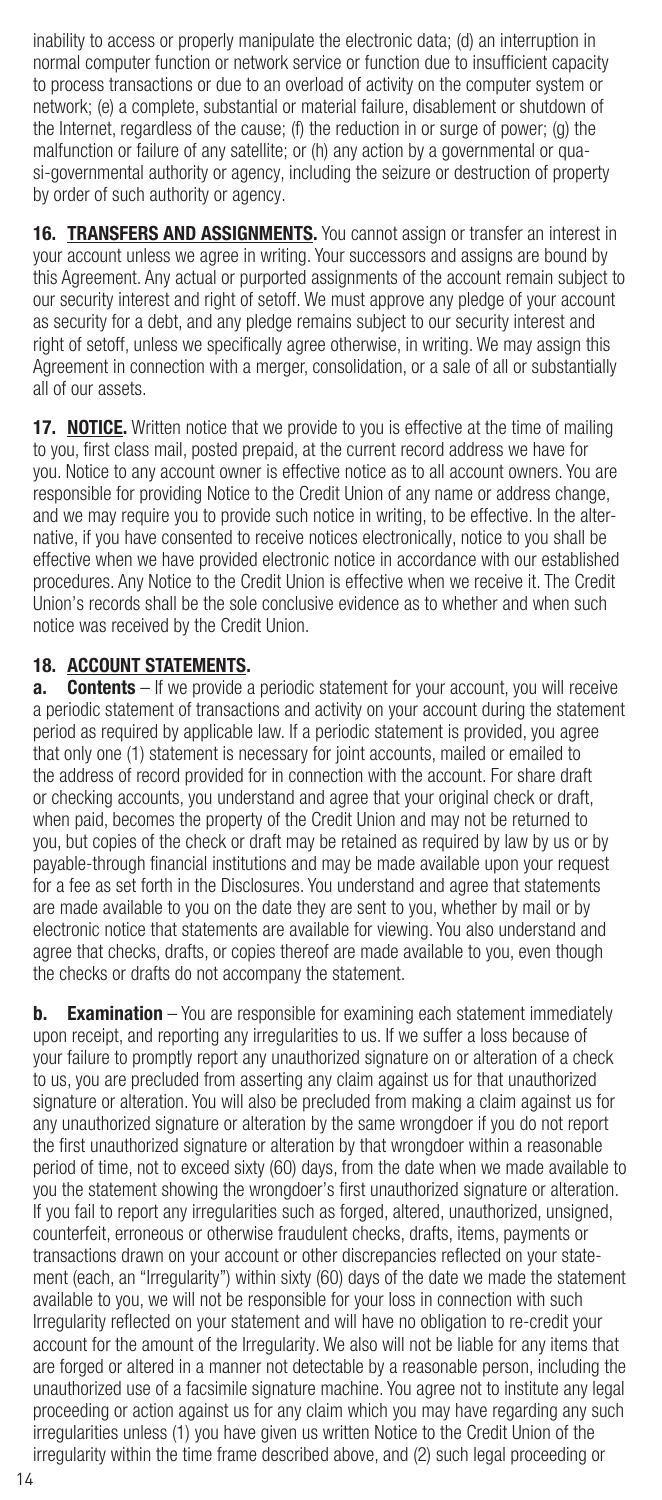action has been commenced within one (1) year after the date when such statement or advice was mailed or made available to you. The terms of our Electronic Funds Transfer Agreement and Disclosures will control the process and time frame for reporting unauthorized or erroneous electronic funds transfers.

**c.** Statement Concerns – You agree that the Credit Union's retention of checks or drafts does not alter or waive your responsibility to examine your statements or the time limit for notifying us of any irregularity. The statement will be considered correct for all purposes, and we will not be liable for any payment made or charged to your account unless you provide Notice to the Credit Union in writing within the time limit provided for in this Agreement for notifying us of any irregularities. If you fail to receive a periodic statement, you agree to provide Notice to the Credit Union within 14 days of the time you regularly receive a statement. If you do not receive a statement from us because you have not supplied us with a correct address, we may stop sending your statements until you supply us with a proper address, and we will have no liability to you for such failure to provide a statement.

19. MODIFICATION OF THIS AGREEMENT. We may change the terms of this Agreement from time to time, and we will notify you of any changes we make to this Agreement or the Disclosures that affect your accounts, services, and if applicable, loans, in accordance with the requirements of applicable law and the notice requirements in this Agreement. You agree that unless applicable law provides otherwise, we may notify you of a change, amendment or modification to this Agreement or the Disclosures by such notice of the change, amendment or modification as we determine is appropriate, such as by statement message or enclosure. You agree that such notice will be sufficient and effective, and your continued use of any account shall constitute your consent to such change, amendment or modification. These changes may include, but are not necessarily limited to a change or supplement to, or deletion of, existing provisions and the addition of new provisions, whether or not the subject of the amendment was addressed in previous versions of this Agreement or other agreements governing your account. Unless a longer period is required by applicable law, such change shall be immediately effective upon notice to you. At any time, it is the most recent version of the Agreement that is in effect, without regard to what version was effective when you entered into this Agreement. You may only change the terms of this Agreement by modifying the information provided for in the Signature Card, with our express written consent, subject to fulfilling our information requests in connection with such requests, and obtaining the signatures of any other joint owners of the account, if necessary in our sole discretion.

20. SECURITY INTEREST/RIGHT OF SETOFF. Unless prohibited by law, you pledge and grant to us a lien and consensual security interest and agree and acknowledge that we shall have a contractual right of setoff in all shares, dividends, deposits and interest, if any, in all accounts you have with us now and in the future (whether such accounts are jointly owned or multiple-party accounts) for any and all obligations, liability or debt owed by you to us, whether joint or individual, whether direct or contingent, whether now or hereafter existing, and whether arising from overdrafts, guarantees, loans, attachments, garnishments, levies, or attorney's fees. If the account is a joint or multiple-party account, each account owner authorizes us to exercise the lien rights or rights of setoff granted in this Section against the full amount of the funds deposited into the account for any and all obligations owed to us by any individual account owner. This applies even if the obligation is not joint between the owners of the account, and without regard to the proportion to the net contributions by each account owner to the sum on deposit. We may exercise the rights granted under this Section without liability to you, even if it results in an interest penalty or dishonor of subsequent checks, drafts, transfers and other items with respect to your account. Except to the extent prohibited by law, this right applies to all funds on deposit in any account you have with us, regardless of its source, including, for example, but not limited to, federal or state benefit payments.

 If you pledge a specific dollar amount in your account for a loan, we will freeze the funds in your account to the extent of the outstanding balance of the loan, or, if greater, the amount of the pledge if the loan is a revolving loan. Otherwise, funds in any pledged account may be withdrawn unless you are in default.

 In addition to the pledge contained herein, applicable law gives us a lien on all shares and dividends and all deposits of interest, if any, in accounts you have with us now and in the future. Except as limited by applicable law, the statutory and common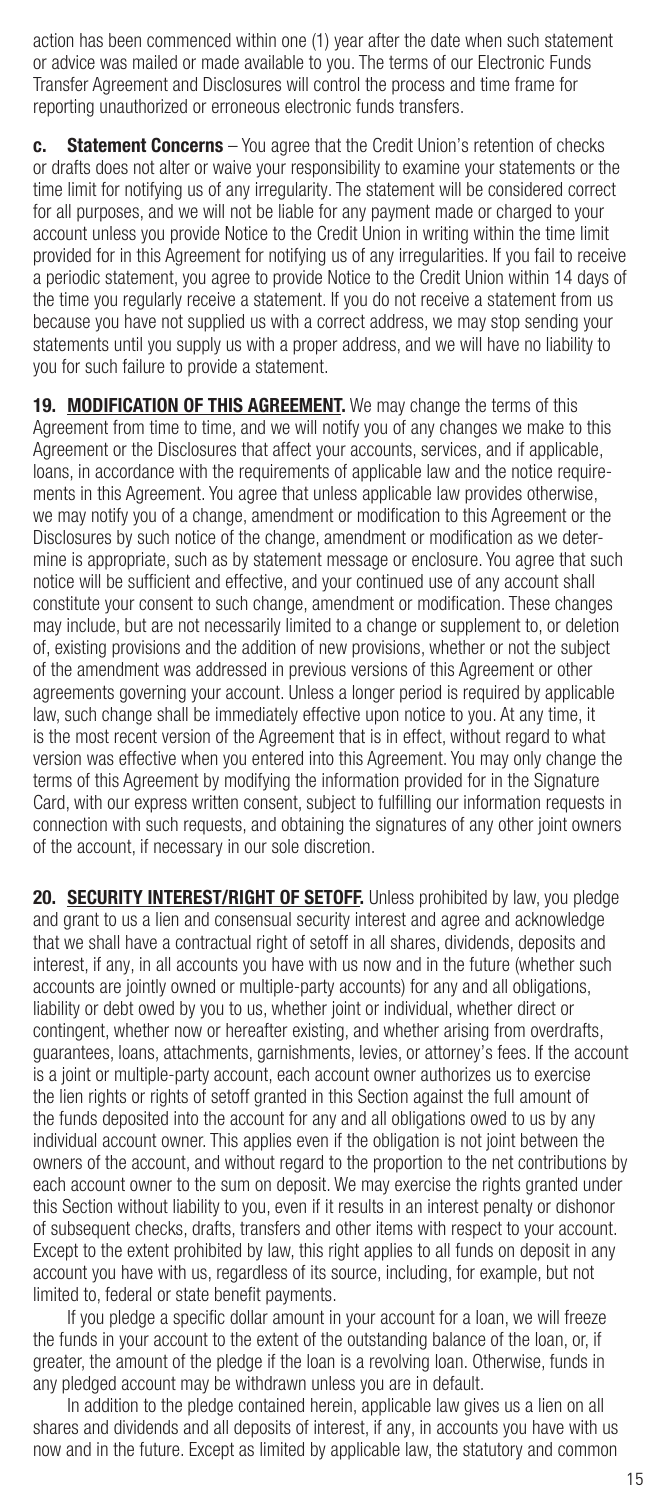law lien gives us the right to apply the balance of all your accounts to any obligation on which you are in default. After you are in default, we may exercise our statutory and common law lien rights without further notice to you.

If we do not apply the funds in your account to satisfy your obligations, liabilities or debts owed to us, we may place an administrative freeze on your account in order to protect our statutory and common law lien rights and may apply the funds in your account to the amount you owe us at a later time. The statutory and common law lien and pledge do not apply to IRA accounts or any other account that is prohibited by applicable law from the right of setoff. By not enforcing our rights to apply funds in your account to your obligations, liabilities or debts owed to us that are in default, we do not waive our rights to enforce these rights at a later time.

21. FULL PAYMENT CHECKS. If you are repaying or making a payment on a loan or other obligation that you owe us, please direct such payment according to the documents evidencing your loan or to the person at the Credit Union who contacted you about the obligation. You agree that if you attempt to write or negotiate with a "full payment" legend (such as "paid in full" or "without recourse") or other language intended to repay in full any of your outstanding obligations to us, that such legend alone shall not be effective to constitute repayment of the obligation in full and we may accept such check without consenting to the repayment of the obligation in full.

22. GARNISHMENTS, ATTACHMENTS AND LEVIES. If your account is attached, garnished, or otherwise subject to levy or seizure, in whole or in part, by legal action, we shall not be liable to you for any sums we may be required to pay from your account because of such attachment, garnishment, levy or seizure, even if paying the money from your account leaves insufficient funds to pay a check you have written. You hereby authorize us to comply with any legal process. We may accept and act on any legal process that we believe to be valid without any liability to you, whether served in person, by mail or by facsimile transmission at any of our offices. "Legal process" includes a subpoena, restraining order, injunction, writ of attachment or execution, levy, garnishment, tax withholding order, search warrant, forfeiture or other similar court or administrative law order relating to your account. Where permitted by applicable law, we may charge your account a legal process fee for each order, which is set forth in the Disclosures. Where permitted by applicable law, any garnishment, attachment or other levy against your account is subject to our right of setoff and any security interest we have in the account. You agree to reimburse us for any expenses we incur in connection with any legal process related to your account. Such expenses include, without limitation, research, copying of documents, filing fees, administrative and legal costs, and to the extent not prohibited by law, outside counsel and in-house counsel attorneys' fees. Any such expenses become immediately due and payable when incurred and may be charged to or setoff against your accounts, as provided for in the section titled Security Interest/Right of Setoff. Our right of setoff for the standard fees for processing legal documents accrues at the time we are served with such process.

23. **ENFORCEMENT.** In the event we incur any loss, related expenses, fees, attorneys' fees, charges, and/or liability on an account or as a result of any transaction, dispute, uncertainty, or membership matter concerning you, any owner on the account, your signer, or your agent, you agree that you are jointly and individually liable to us for the full repayment of that loss, related expenses, fees, attorneys' fees, charges, and liability. You agree that we may deduct any loss, related expenses, fees, attorneys' fees, charges, and/or liability from your account without notice to you. Additionally, you agree to pay any other reasonable charges, fees or expenses we may incur in conjunction with providing you membership, an account, or any transaction or related services that are not covered by the Agreement. In the event that the Credit Union is required to initiate legal action to enforce or interpret any of the terms, responsibilities, or liabilities of the Agreement, you agree that the Credit Union, if successful, is entitled to payment by you of its reasonable attorneys' fees and costs, including those incurred on any appeal, bankruptcy proceeding, and/or post judgment action unless otherwise limited or prohibited by applicable law. You (and you successors and assigns, including, but not limited to your estate) agree to hold us harmless from and agree to indemnify and defend us against any claim or legal action arising from the exercise of our right to recover for any loss, related expenses, fees, attorneys' fees, charges, and liability we incur as a result of providing you membership, an account, or any transaction or related services that are not covered by the Agreement.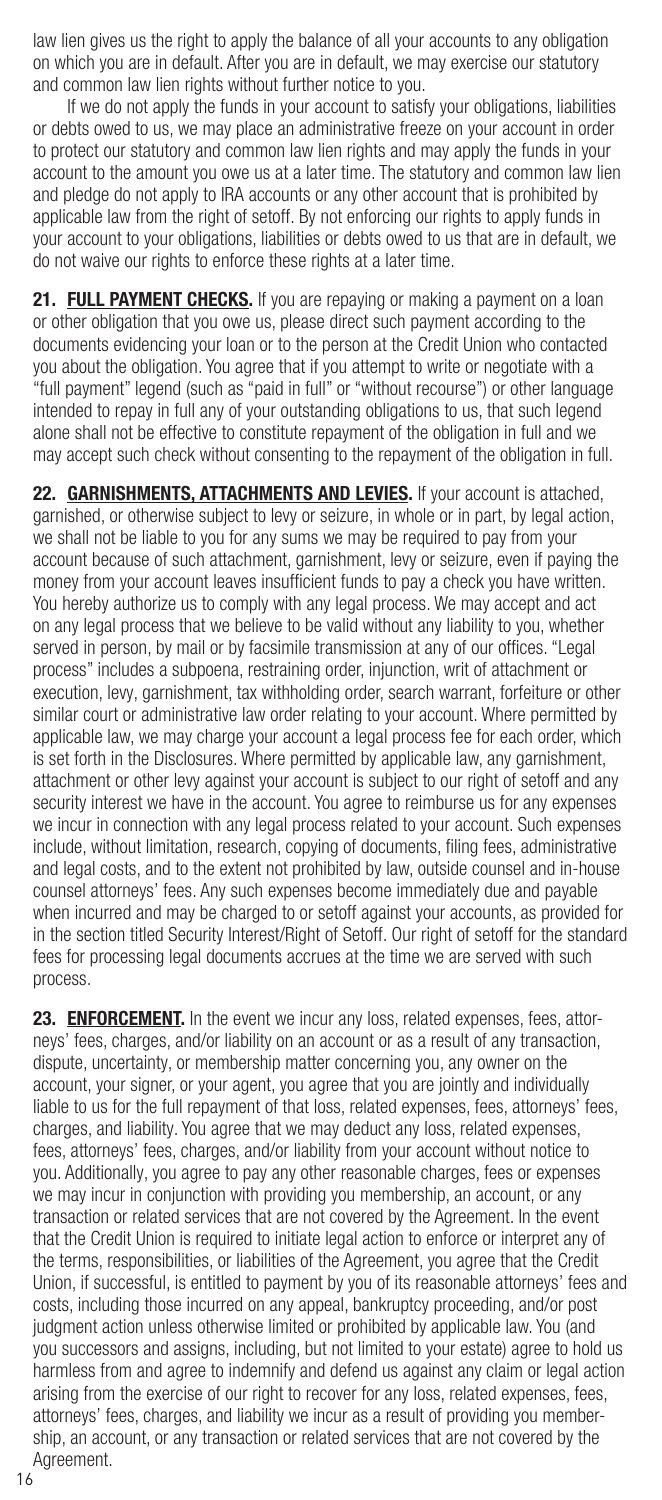24. INACTIVE AND DORMANT ACCOUNTS. If you have not made any transactions over a period specified in the Disclosures, we may classify your account as inactive or dormant. Unless prohibited by applicable law, we may charge a service fee, as set forth in the Disclosures, for processing your inactive account. If we impose a fee, we will notify you as required by applicable law, at your last known mailing address or by email, at your last email address of record. You authorize us to transfer funds from any other account of yours to cover any service fees, if applicable. To the extent allowed by applicable law, we reserve the right to transfer the account funds to an account payable and to suspend further account statements. If a deposit or withdrawal has not been made on the account and we have no other sufficient contact with you within the period specified by Pennsylvania or other applicable state law, the account will be presumed to be abandoned. Funds in abandoned accounts will be reported and remitted to the appropriate Commonwealth or state agency based on the last known address of the Member in accordance with applicable law. We may charge a fee, as disclosed in the Disclosures, for processing accounts that are subject to unclaimed property. Once funds have been turned over to the Commonwealth of Pennsylvania or applicable state, we have no further liability to you for such funds, and if you choose to reclaim such funds, you must apply to the appropriate agency.

## 25. TERMINATION.

a. Termination of your Account/Suspension of Services - We may terminate your account or suspend services at any time without notice to you or may require you to close your account and open a new account if (1) there is a change in owners or authorized signers; (2) there has been a forgery or fraud reported or committed involving your account; (3) there is a dispute as to the ownership of the account or of the funds in the account; (4) any checks are lost or stolen; (5) there are excessive return unpaid checks, drafts, items or transactions; (6) there has been any misrepresentation or any other abuse of your account; (7) we reasonably deem it necessary to prevent a loss to us; (8) you have engaged in objectionable conduct toward us, our employees, our members, or our vendors, as "objectionable" as determined in our sole discretion; (9) suspicious activity has occurred in connection with your account; (10) you have not given us the information we deem necessary to verify your identity; (11) you violate laws, rules, regulations or Credit Union policies, contracts or agreements; (12) you are delinquent or in default of obligations to the Credit Union; or (13) any owner dies. You may terminate an individual account by providing Notice to the Credit Union; we reserve the right to require such notice be provided in writing or in-person at our sole discretion. We reserve the right, but are not obligated, to require the consent of all owners to terminate a joint account. We are not responsible for payment of any check, draft, withdrawal, transaction or other item after your account is terminated; however, if we pay a check, draft, withdrawal, transaction or other item after termination, you agree to reimburse us.

**b.** Termination of your membership - You may terminate your membership by providing Notice to the Credit Union, or by withdrawing your minimum required membership shares and closing all your accounts. We may unilaterally terminate your membership (and all accounts and services) for causing a loss to the Credit Union, by violating this Agreement, for any of the reasons listed in Subsection (a) of this Section, or for any reason as permitted by applicable law.

26. APPLICABLE LAW. Your account, this Agreement and the interpretation of this Agreement are governed by and construed pursuant to our Bylaws, applicable Federal law, regulations, and Operating Circulars, and the laws of the Commonwealth of Pennsylvania, without regard to Pennsylvania's conflicts of law provisions, unless otherwise explicitly provided for herein.

## 27. DISPUTE RESOLUTION-MANDATORY ARBITRATION. READ THIS PROVISION CAREFULLY AS IT WILL HAVE A SUBSTANTIAL IMPACT ON HOW LEGAL CLAIMS YOU AND WE HAVE AGAINST EACH OTHER WILL BE RESOLVED.

Except as expressly provided herein, any controversy, dispute or claim ("Claim") arising out of or relating to this Agreement, your account, and/or the relationships of the parties hereto shall be resolved or otherwise settled by binding arbitration administered by the American Arbitration Association ("AAA"), under the AAA Consumer Rules in effect at the time the Claim is filed. Such arbitration shall take place in Cumberland County, Pennsylvania. The arbitrator's decision shall be final, binding and non-appealable. Any judgment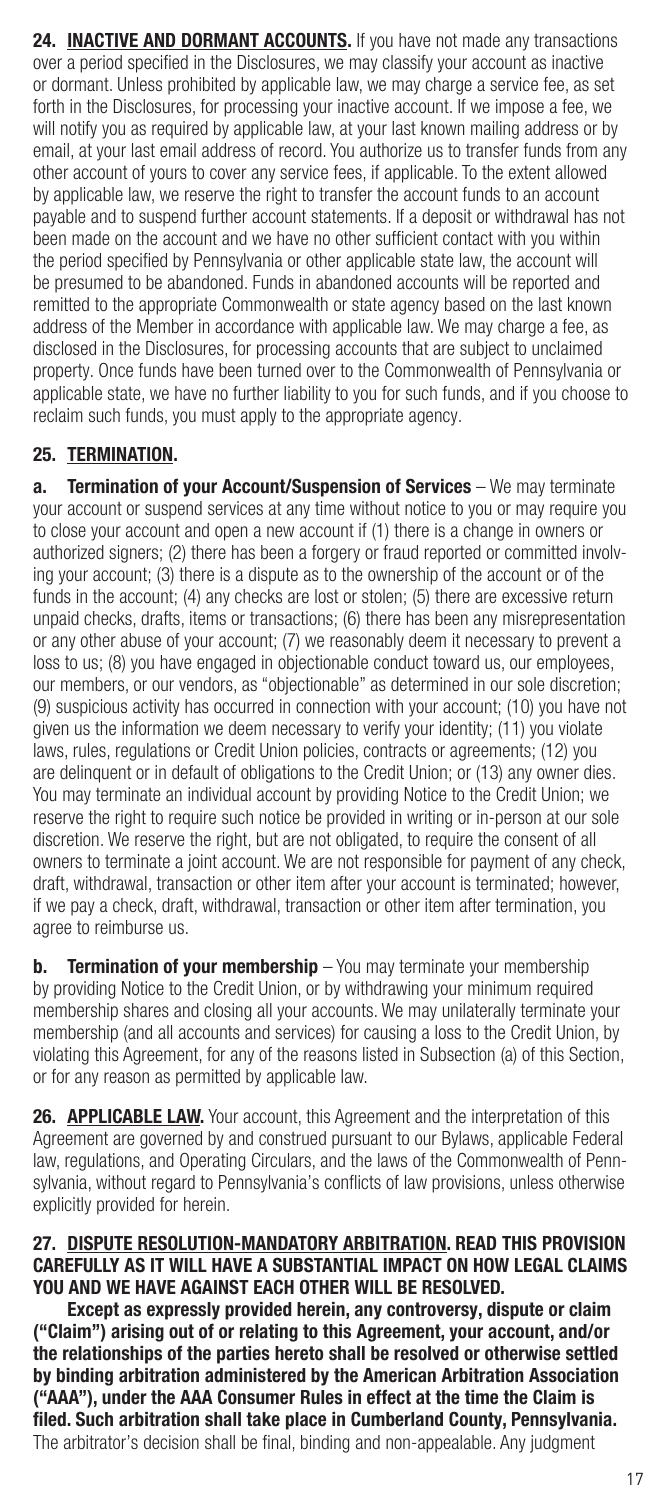upon the award may be entered and enforced in any court having jurisdiction. This clause is made pursuant to a transaction involving interstate commerce and shall be governed by the Federal Arbitration Act. The arbitrator shall determine the prevailing party, and the costs and expenses of the arbitration proceeding, including the arbitrator's fees, shall be borne by the non-prevailing party, unless otherwise required by law. This mandatory arbitration provision shall survive the closing of your Account and the termination of this Agreement. No provision of this Agreement, nor the exercise of any right under this Agreement, shall waive the arbitration requirement.

Notwithstanding anything contained herein to the contrary, the arbitration shall not limit the right of either party to (1) obtain provisional or ancillary remedies, such as injunctive relief, writ of attachment, or protective order from a court having jurisdiction before, during or after the pendency of any arbitration; (2) exercise permissible selfhelp remedies, such as setoff; (3) evict, foreclose against or sell any real or personal property collateral by the exercise of a power of sale under a mortgage or other security agreement or instrument, a deed of trust or applicable law; or (4) to proceed with collection of amounts owed by you to us in connection with this Agreement through all other legal methods, including, but not limited to, proceeding to court to obtain judgment. Additionally, notwithstanding the foregoing, this Section 27 is not intended to apply to Claims arising in connection with our extensions of consumer credit to "covered borrowers" as such term is defined in the Military Lending Act.

 To the extent a court has jurisdiction as explicitly agreed to in this Section, the court with exclusive jurisdiction shall be the Court of Common Pleas located in Cumberland County, Pennsylvania or the United States District Court for the Middle District of Pennsylvania. THE PARTIES UNDERSTAND THAT THEY WOULD HAVE HAD THE RIGHT TO LITIGATE THROUGH A COURT AND TO HAVE A JUDGE OR JURY DECIDE THEIR CASE. HOWEVER, THEY UNDERSTAND AND CHOOSE TO HAVE ANY CLAIMS DECIDED THROUGH AN ARBITRATION. IF THE PARTIES PURSUANT TO AN EXCEPTION EXPRESSLY PROVIDED HEREIN PROCEEDS TO LITIGATION, THE PARTIES EXPRESSLY AGREE TO WAIVE THE RIGHT TO TRIAL BY JURY.

28. CLASS ACTION WAIVER. Any Claim against the Credit Union must be brought in the respective party's individual capacity and not as a plaintiff or class member in any purported class, collective, representative, multiple plaintiffs or similar proceeding ("Class Action"). The parties expressly waive any ability to maintain a Class Action in any forum. The arbitrator shall not have authority to combine or aggregate similar claims or conduct any Class Action, nor make an award to any person or entity not a party to the arbitration. Any claim that all or part of this Class Action Waiver is unenforceable, unconscionable, void, or voidable may be determined only by a court of competent jurisdiction and not by an arbitrator. The parties agree that the court with exclusive jurisdiction shall be the Court of Common Pleas located in Cumberland County, Pennsylvania or the United States District Court for the Middle District of Pennsylvania. THE PARTIES UNDERSTAND THAT THEY WOULD HAVE HAD THE RIGHT TO BE A PARTY TO A CLASS OR REPRESENTATIVE ACTION. HOWEVER, THEY UNDERSTAND AND CHOOSE TO HAVE ANY CLAIMS DECIDED INDIVIDU-ALLY THROUGH AN ARBITRATION.

29. DEATH OR INCOMPETENCE OF ACCOUNT OWNER. We may continue to honor all checks, items, drafts, transfer orders, withdrawals, deposits, and other transactions on an account until we know of a member's death or incompetence. Once we know of a member's death or incompetence, we may pay checks, items, drafts, transfer orders, withdrawals, and other transactions authorized by that member for a period of ten (10) days after that date unless we receive instructions from any person claiming an interest in the account to stop payment on the checks, items, drafts, transfer orders, withdrawals, and other transactions. We may require anyone claiming a deceased or incompetent owner's account funds to indemnify us for any losses resulting from our honoring that claim. This Agreement will be binding upon the heirs or other legal representatives of any account owner. Upon death of a member or joint owner, we may provide the Commonwealth of Pennsylvania the account balances or other information as required by law.

## 30. GENERAL.

**No Waiver** – If we allow or honor a nonconforming transaction, we are not required to allow or honor future nonconforming transactions. You agree that we may waive, in our sole discretion, any fee, charge, term or condition set forth in this Agreement at the time the account is opened or subsequent thereto, on a one-time basis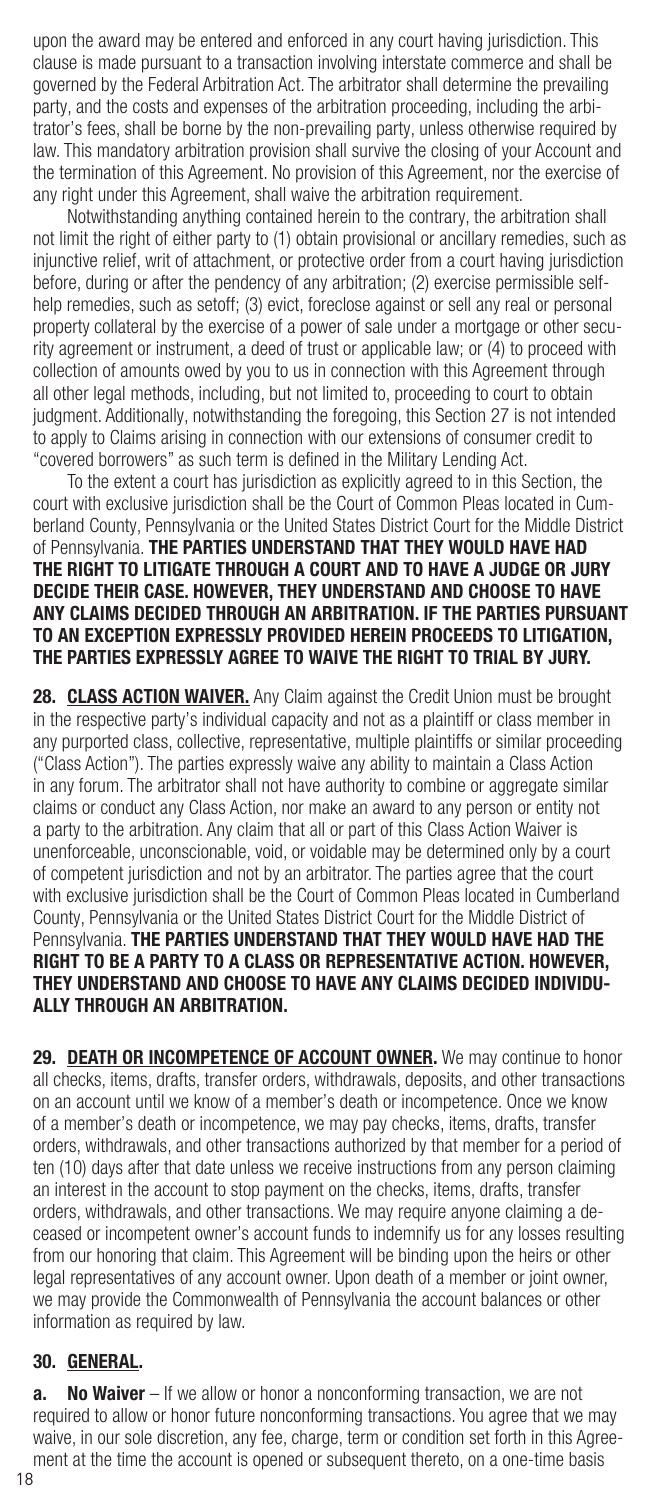or for any period or duration, without changing the terms of the Agreement or your obligation to be bound by the Agreement, and we are not obligated to provide similar waivers in the future or waive our rights to enforce the terms of this Agreement.

**b.** No Legal Advice – Neither the Credit Union nor any of its affiliates give tax or legal advice. If you have tax or legal questions, consult with your tax or legal advisor for information specific to your situation.

c. Compliance with Laws and Unlawful Internet Gambling – You agree to comply with all local, state, and federal laws, rules and regulations, as amended from time to time, including without limit to, the Bank Secrecy Act, the USA PATRIOT ACT, the federal anti-money-laundering statutes, and any laws or regulations that are enforced or administered by the U.S. Treasury Department's Office of Foreign Assets Control (OFAC). All deposits and credits to your Account, including, without limitation, wire transfers and other electronic payments, are subject to review for compliance with applicable law, including, without limitation, regulations enforced by OFAC. Any financial service provided by the Credit Union may be used for any transaction permitted by law. You agree that you will not use your account(s) or any other financial service, including, but not limited to, your debit card, for any illegal transactions or activity. You warrant and represent that all transactions initiated or conducted by you are legal and not in violation of any law. You agree and acknowledge that illegal use of any account or financial service will be deemed an action of default and/or breach of contract and such service and/or related services may be terminated at the Credit Union's discretion. You further agree, should you engage in any illegal use of any account(s) or financial service, to waive the right to sue the Credit Union in connection with such illegal activity or activity directly or indirectly related to it. You also agree to indemnify and hold the Credit Union harmless from any suits or other legal action or liability, directly or indirectly resulting from such illegal use.

 Specifically, but without limiting the foregoing, you hereby acknowledge and agree that you will not use your debit card to purchase goods or services on the Internet that involve unlawful gambling of any sort. Such transactions include, but are not limited to, online gambling transactions, including the purchase of casino chips, or off-track betting and wagering. You agree that you are not engaged in unlawful internet gambling. You agree that you will not use your account(s) or any services provided by us for unlawful internet gambling.

 Notwithstanding the foregoing, you acknowledge that in the event that a charge or transaction described in this Section is approved and processed, you will still be liable for the charge.

d. Relationship between the Parties - You acknowledge and agree that the relationship between you and the Credit Union created in this Agreement is of a debtor and creditor and that the Credit Union is not in any way acting as a fiduciary for you or your benefit, your account is a general account, and that no special relationship exists between you and the Credit Union.

**e.** Severability – If a court finds any provision of the Agreement to be invalid or unenforceable, such finding will not make the rest of the Agreement invalid or unenforceable. If feasible, any such offending provision will be deemed to be modified to be within the limits of enforceability or validity; however, if the provision cannot be so modified, it will be stricken and all other provisions of the Agreement in all other respects will remain valid and enforceable.

f. Force Majeure – We shall not be liable for any loss or damage to you caused by our failure to provide any service or delay in providing such service resulting from an act of God, act of governmental authority, legal constraint, war, terrorism, fire, catastrophe, or electrical, computer, mechanical or telecommunications failure, or failure of any agent or correspondent or any other cause beyond our control.